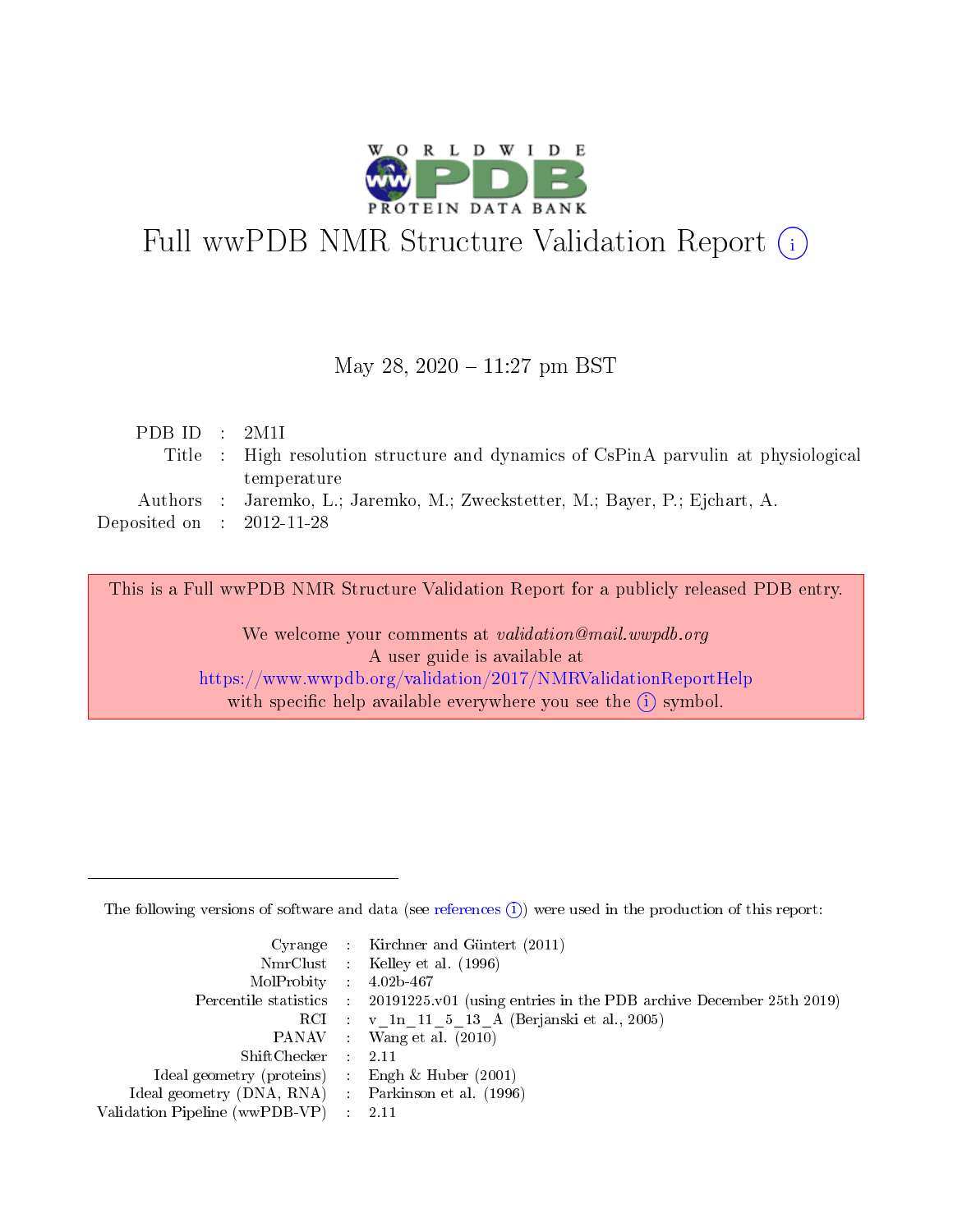# 1 [O](https://www.wwpdb.org/validation/2017/NMRValidationReportHelp#overall_quality)verall quality at a glance  $(i)$

The following experimental techniques were used to determine the structure: SOLUTION NMR

The overall completeness of chemical shifts assignment is 85%.

Percentile scores (ranging between 0-100) for global validation metrics of the entry are shown in the following graphic. The table shows the number of entries on which the scores are based.



| Nietric.              | (# $\rm{Entries}$ ) | $(\#Entries)$ |
|-----------------------|---------------------|---------------|
| Clashscore            | 158937              | 12864         |
| Ramachandran outliers | 154571              | 11451         |
| Sidechain outliers    | 154315              | 11498         |

The table below summarises the geometric issues observed across the polymeric chains and their fit to the experimental data. The red, orange, yellow and green segments indicate the fraction of residues that contain outliers for  $>=3, 2, 1$  and 0 types of geometric quality criteria. A cyan segment indicates the fraction of residues that are not part of the well-defined cores, and a grey segment represents the fraction of residues that are not modelled. The numeric value for each fraction is indicated below the corresponding segment, with a dot representing fractions  $\epsilon = 5\%$ 

| Mol | ${\bf Chain}$ | Length |     | Quality of chain |    |
|-----|---------------|--------|-----|------------------|----|
|     |               | 07     | 40% | 48%              | 8% |

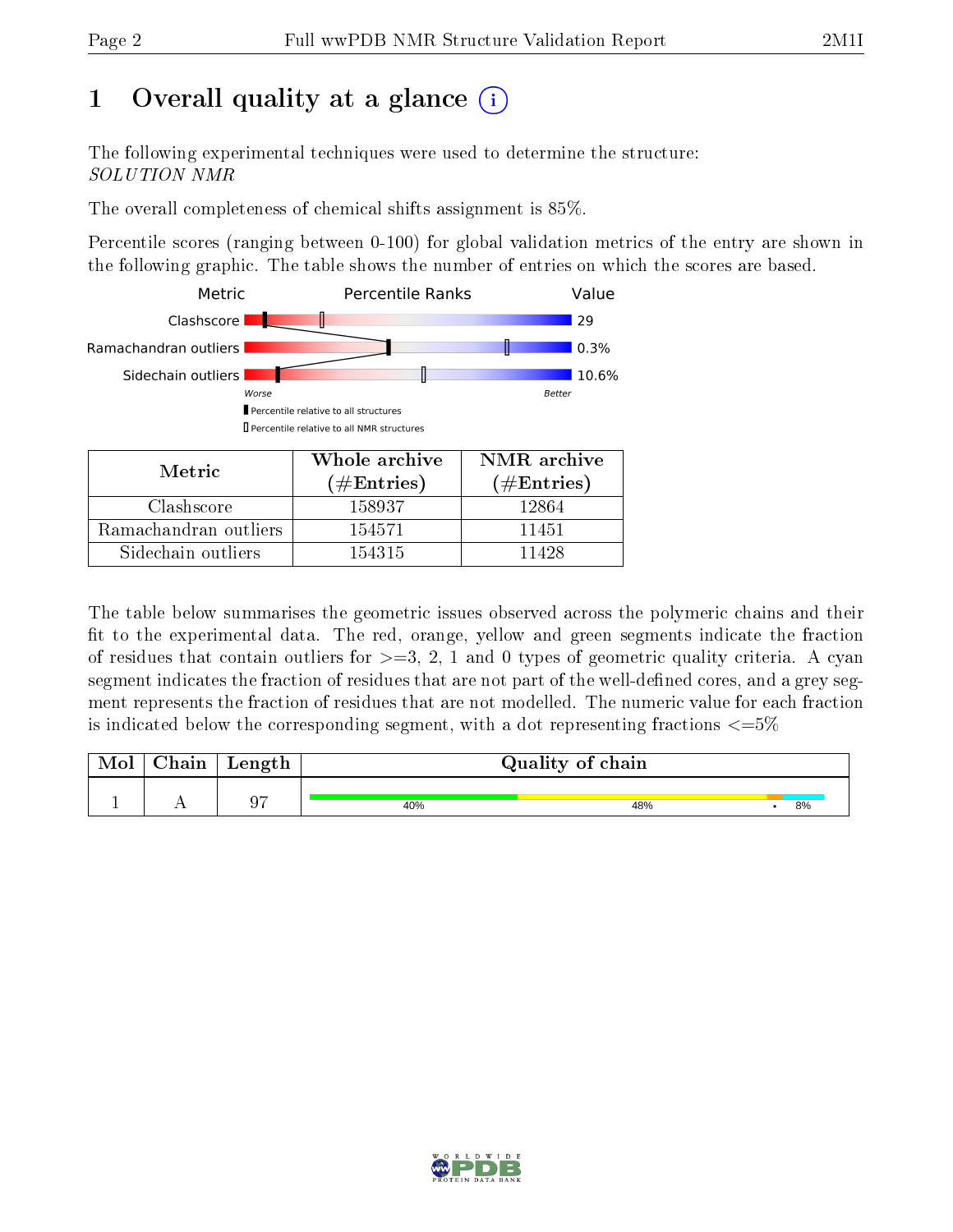# 2 Ensemble composition and analysis  $(i)$

This entry contains 20 models. Model 9 is the overall representative, medoid model (most similar to other models). The authors have identified model 1 as representative, based on the following criterion: lowest energy.

The following residues are included in the computation of the global validation metrics.

| Well-defined (core) protein residues                    |                                    |  |
|---------------------------------------------------------|------------------------------------|--|
| . Well-defined core $\mid$ Residue range (total) $\mid$ | Backbone RMSD $(A)$   Medoid model |  |
| A:9-A:97 $(89)$                                         | $\rm 0.35$                         |  |

Ill-defined regions of proteins are excluded from the global statistics.

Ligands and non-protein polymers are included in the analysis.

The models can be grouped into 3 clusters and 2 single-model clusters were found.

| Cluster number        | Models                                    |
|-----------------------|-------------------------------------------|
|                       | 4, 5, 7, 8, 9, 10, 12, 13, 15, 17, 18, 20 |
|                       | 1, 2, 6, 11                               |
|                       | -3. 14                                    |
| Single-model clusters | 16:19                                     |

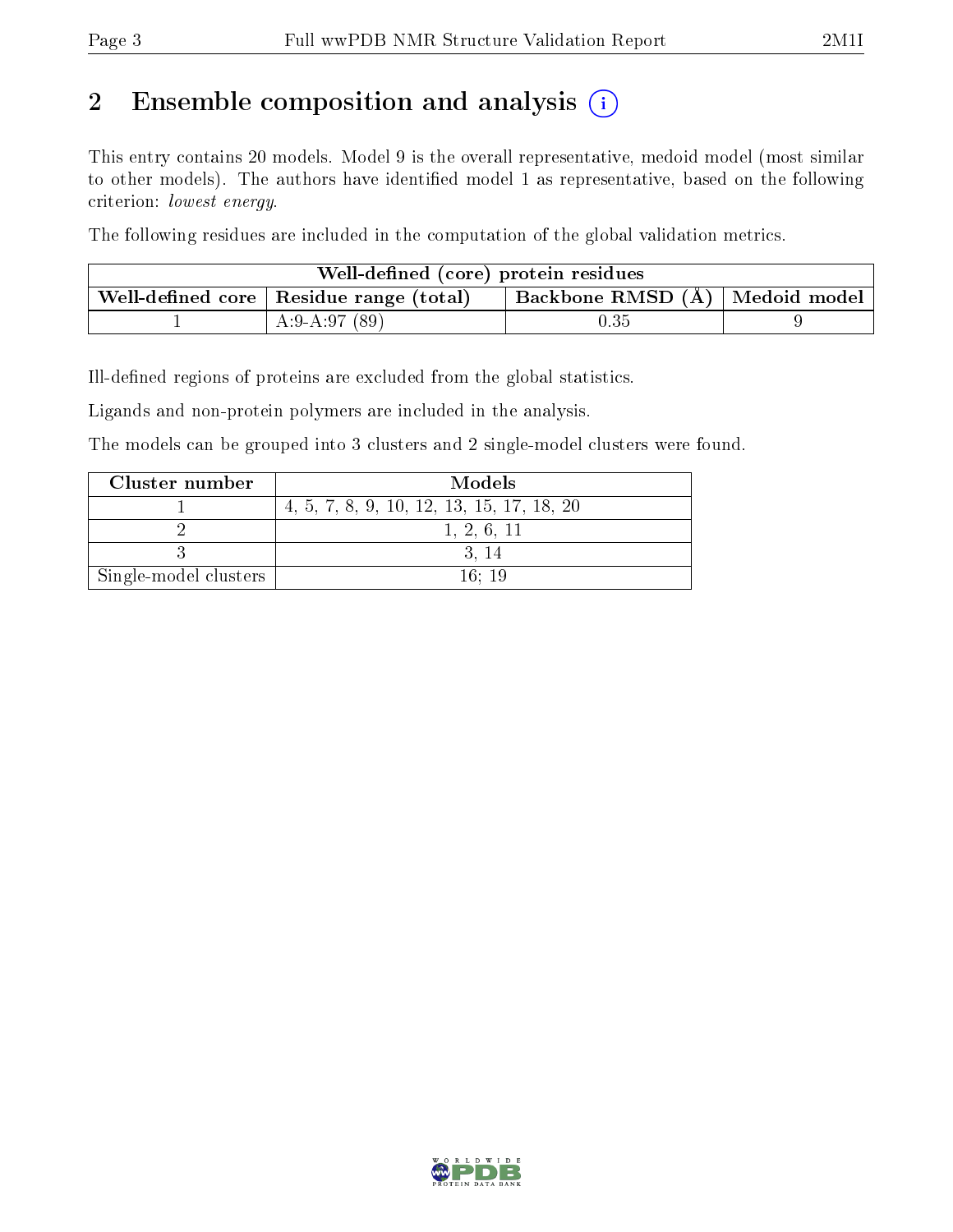# 3 Entry composition (i)

There is only 1 type of molecule in this entry. The entry contains 1501 atoms, of which 764 are hydrogens and 0 are deuteriums.

Molecule 1 is a protein called Parvulin-like peptidyl-prolyl isomerase.

| Mol | Chain   Residues |       |      | Atoms |     |     | Trace |
|-----|------------------|-------|------|-------|-----|-----|-------|
|     |                  | Total |      |       |     |     |       |
|     | 97               | 1501  | 467. | 764   | 132 | 134 |       |

There are 5 discrepancies between the modelled and reference sequences:

| Chain | $\mid$ Residue $\mid$ Modelled $\mid$ Actual | Comment                           | Reference |
|-------|----------------------------------------------|-----------------------------------|-----------|
|       | GLY                                          | EXPRESSION TAG   UNP 074049       |           |
|       | <b>PRO</b>                                   | EXPRESSION TAG   UNP 074049       |           |
|       | <b>MET</b>                                   | EXPRESSION TAG   UNP 074049       |           |
|       | <b>GLY</b>                                   | EXPRESSION TAG $\vert$ UNP 074049 |           |
|       | SER.                                         | EXPRESSION TAG   UNP 074049       |           |

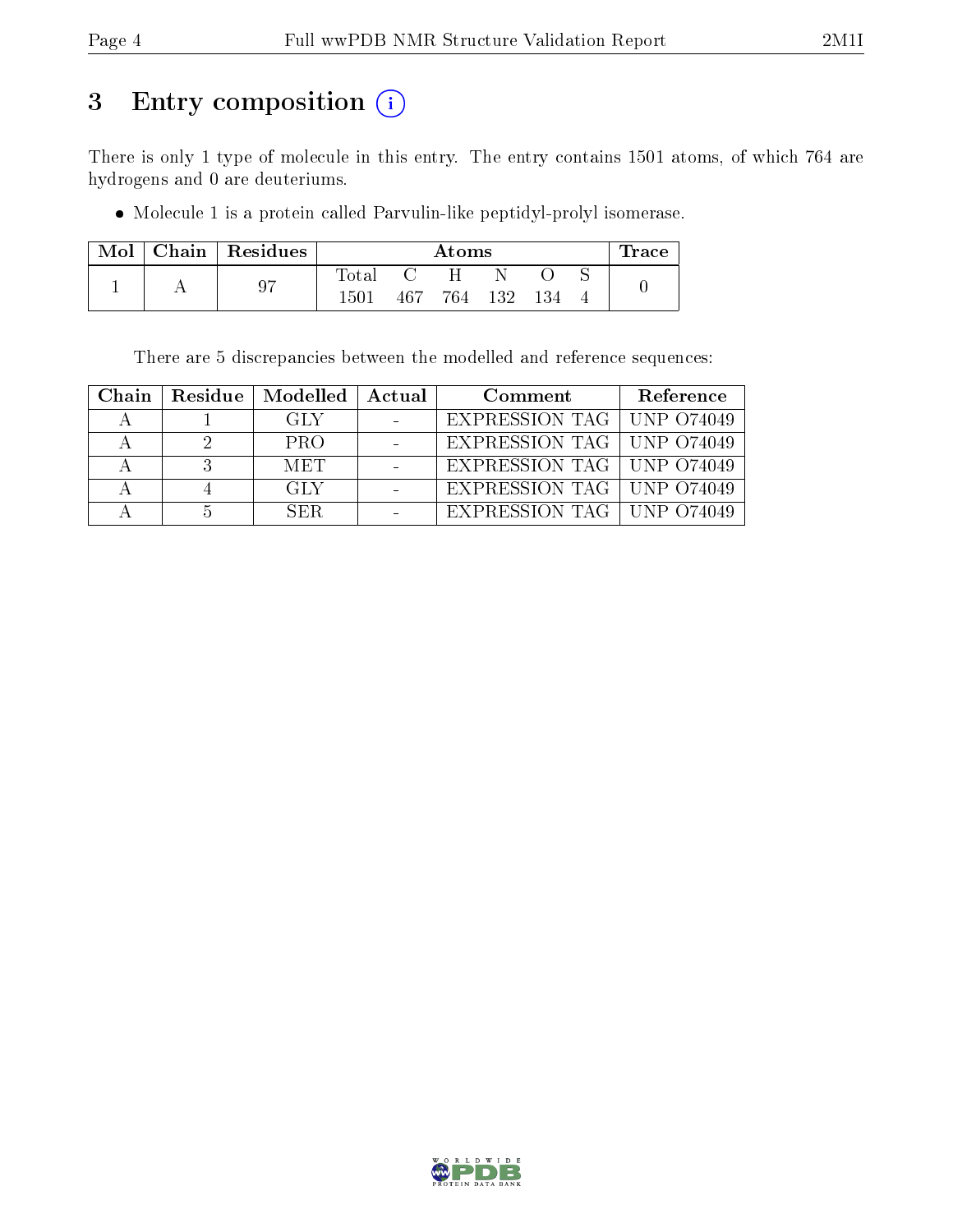# 4 Residue-property plots  $\binom{1}{1}$

# <span id="page-4-0"></span>4.1 Average score per residue in the NMR ensemble

These plots are provided for all protein, RNA and DNA chains in the entry. The first graphic is the same as shown in the summary in section 1 of this report. The second graphic shows the sequence where residues are colour-coded according to the number of geometric quality criteria for which they contain at least one outlier: green  $= 0$ , yellow  $= 1$ , orange  $= 2$  and red  $= 3$  or more. Stretches of 2 or more consecutive residues without any outliers are shown as green connectors. Residues which are classified as ill-defined in the NMR ensemble, are shown in cyan with an underline colour-coded according to the previous scheme. Residues which were present in the experimental sample, but not modelled in the final structure are shown in grey.

• Molecule 1: Parvulin-like peptidyl-prolyl isomerase



# 4.2 Scores per residue for each member of the ensemble

Colouring as in section [4.1](#page-4-0) above.

# 4.2.1 Score per residue for model 1

• Molecule 1: Parvulin-like peptidyl-prolyl isomerase



# 4.2.2 Score per residue for model 2

| Chain<br>$\lambda$ | 44% | 42% | 5% | 8% |
|--------------------|-----|-----|----|----|
|                    |     |     |    |    |

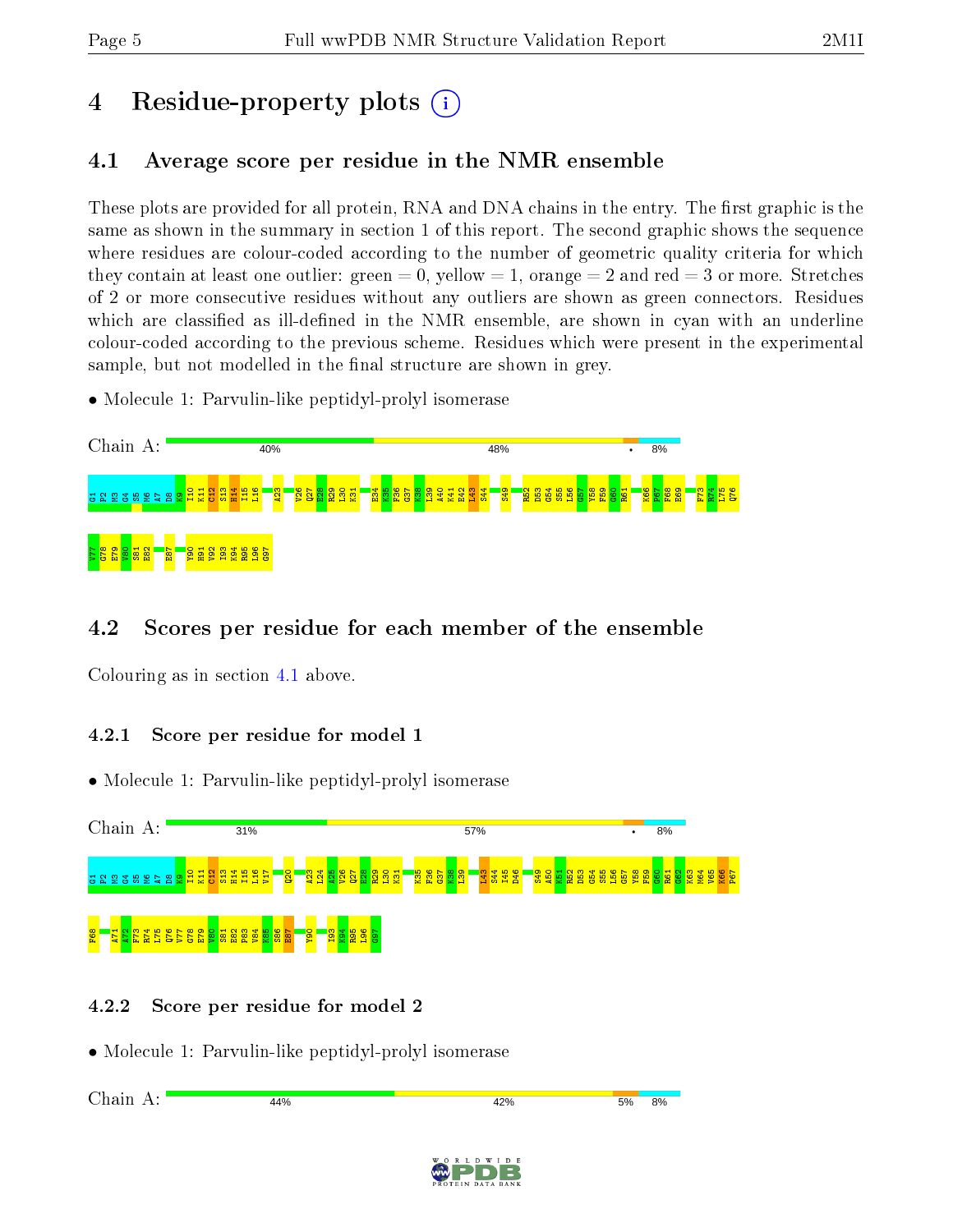# <mark>=</mark> សម្តង សម្ត 88 S8888888

#### 4.2.3 Score per residue for model 3

• Molecule 1: Parvulin-like peptidyl-prolyl isomerase



#### 4.2.4 Score per residue for model 4

• Molecule 1: Parvulin-like peptidyl-prolyl isomerase



# 4.2.5 Score per residue for model 5

• Molecule 1: Parvulin-like peptidyl-prolyl isomerase



#### 4.2.6 Score per residue for model 6

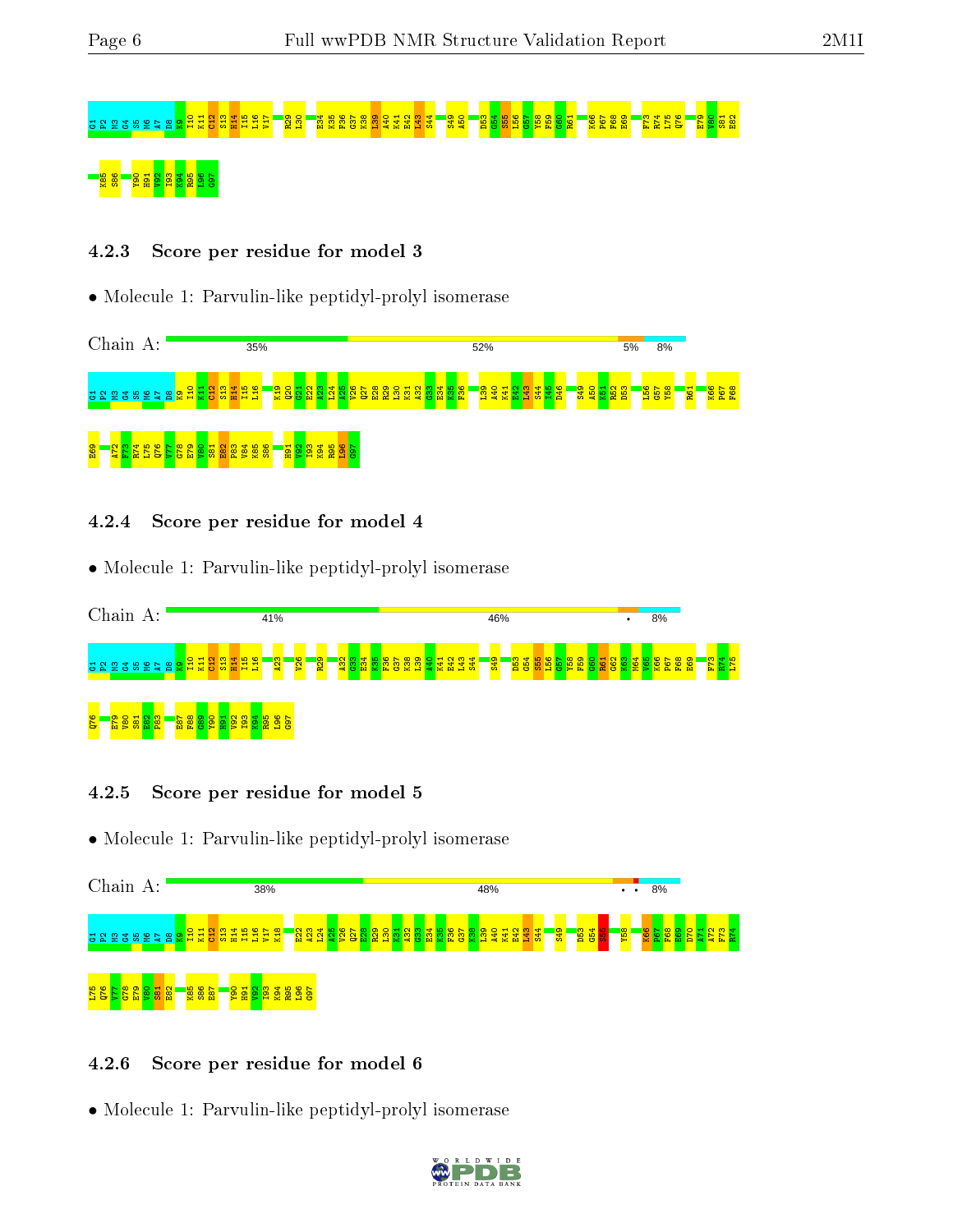

# 4.2.7 Score per residue for model 7

• Molecule 1: Parvulin-like peptidyl-prolyl isomerase



# 4.2.8 Score per residue for model 8

• Molecule 1: Parvulin-like peptidyl-prolyl isomerase

| Chain           |          | A:         |                |                    |      |                       |   |           |  | 47% |                             |  |                         |  |                   |           |     |     |    |                |   |                 | 39%             |                 |            |     |     | 5%          |  | 8% |        |                |     |  |
|-----------------|----------|------------|----------------|--------------------|------|-----------------------|---|-----------|--|-----|-----------------------------|--|-------------------------|--|-------------------|-----------|-----|-----|----|----------------|---|-----------------|-----------------|-----------------|------------|-----|-----|-------------|--|----|--------|----------------|-----|--|
|                 |          |            |                | વ<br>lg            | ്≍ ⊜ | 兽<br><mark>lää</mark> | н | <b>ER</b> |  |     | $\frac{8}{2}$ $\frac{8}{2}$ |  | និង<br><mark>និង</mark> |  | <b>235</b><br>252 | <b>BS</b> | K41 | E42 | Ξ, | $\mathbb{R}^2$ | 됍 | D <sub>53</sub> | <mark>88</mark> | 8g <sub>X</sub> | R61<br>G62 | K63 | K66 | <b>i</b> ci |  | ×  | m<br>Е | $rac{12}{250}$ | 678 |  |
| $\frac{38}{28}$ | <b>R</b> | <b>OGX</b> | $\frac{58}{9}$ | $\frac{1388}{282}$ |      |                       |   |           |  |     |                             |  |                         |  |                   |           |     |     |    |                |   |                 |                 |                 |            |     |     |             |  |    |        |                |     |  |

# 4.2.9 Score per residue for model 9 (medoid)



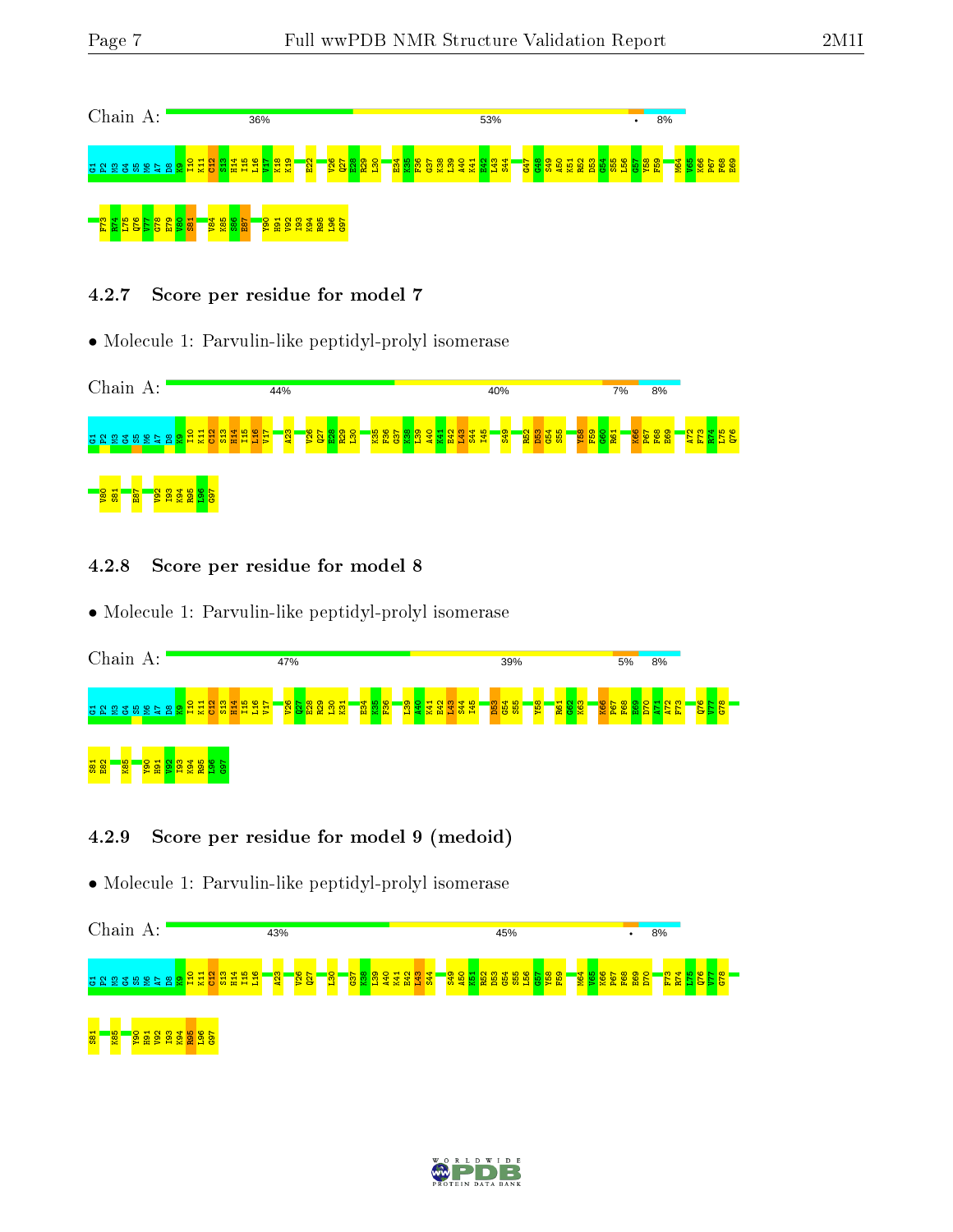#### 4.2.10 Score per residue for model 10

• Molecule 1: Parvulin-like peptidyl-prolyl isomerase



#### 4.2.11 Score per residue for model 11

• Molecule 1: Parvulin-like peptidyl-prolyl isomerase

| Chain A:                                                                    | 49%                                                                                              | 39%                                                                | 8%                                                             |
|-----------------------------------------------------------------------------|--------------------------------------------------------------------------------------------------|--------------------------------------------------------------------|----------------------------------------------------------------|
| a & @ 3 % @ s & @ <mark>@ 음료 영영 품 품 품</mark>                                | <b>POS</b><br>$\frac{2}{3}$<br>$\frac{1}{26}$<br>38<br>$\overline{8}$<br>g<br>2<br><b>B</b><br>œ | <mark> 물票</mark><br><b>A50</b><br>888<br>88<br><b>'옮</b><br>ु<br>부 | F <sub>59</sub><br><b>e</b><br>$\frac{8}{2}$<br><b>SS</b><br>8 |
| l <mark>ig</mark><br>$\frac{8}{5}$<br>8235<br>s<br>н<br>$\blacksquare$<br>- |                                                                                                  |                                                                    |                                                                |

# 4.2.12 Score per residue for model 12

• Molecule 1: Parvulin-like peptidyl-prolyl isomerase



# 4.2.13 Score per residue for model 13

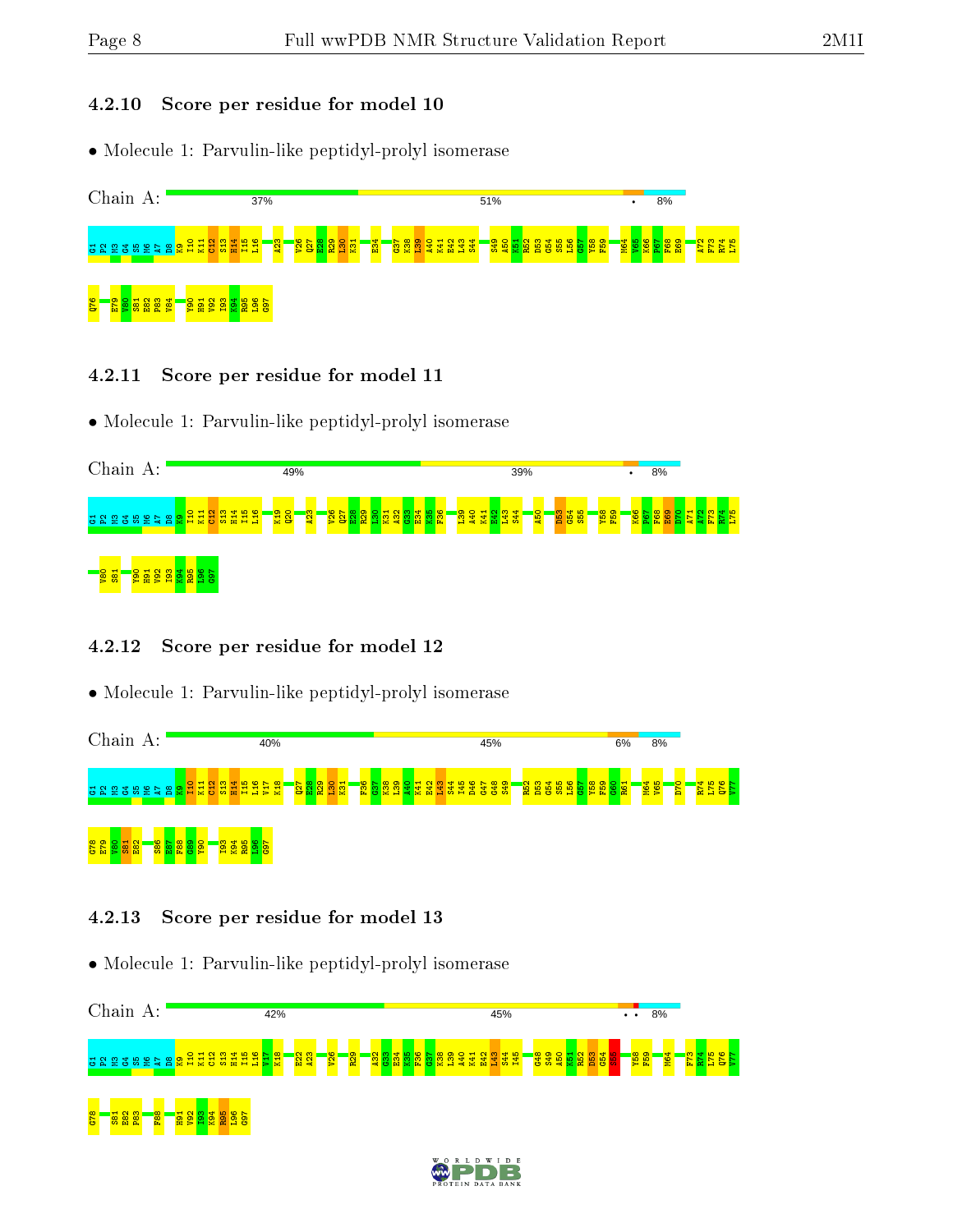#### 4.2.14 Score per residue for model 14

• Molecule 1: Parvulin-like peptidyl-prolyl isomerase



#### 4.2.15 Score per residue for model 15

• Molecule 1: Parvulin-like peptidyl-prolyl isomerase

| Chain A:                                                                  | 43%                                                                                                         | 42%                                                                                                                                                                                                                                                                                                                                                                                                  | 6%                        | 8%                                                                   |
|---------------------------------------------------------------------------|-------------------------------------------------------------------------------------------------------------|------------------------------------------------------------------------------------------------------------------------------------------------------------------------------------------------------------------------------------------------------------------------------------------------------------------------------------------------------------------------------------------------------|---------------------------|----------------------------------------------------------------------|
|                                                                           | is <mark>a</mark><br><mark>ន្ទ្រី និ</mark> ង្ហ<br>$\overline{\mathbf{B}}$<br><mark>ន្ត្រី</mark> ទី<br>K31 | <u>ន្ទី ទី</u><br>$\frac{1}{3}$ $\frac{1}{3}$ $\frac{1}{3}$ $\frac{1}{3}$ $\frac{1}{3}$ $\frac{1}{3}$ $\frac{1}{3}$ $\frac{1}{3}$ $\frac{1}{3}$ $\frac{1}{3}$ $\frac{1}{3}$ $\frac{1}{3}$ $\frac{1}{3}$ $\frac{1}{3}$ $\frac{1}{3}$ $\frac{1}{3}$ $\frac{1}{3}$ $\frac{1}{3}$ $\frac{1}{3}$ $\frac{1}{3}$ $\frac{1}{3}$ $\frac{1}{3}$<br>18.<br>R <sub>52</sub><br>$\overline{180}$<br>K41<br>웝<br>岂 | <mark>ន្ទ្រី ខ្លួន</mark> | <b>ROS</b><br>L <sub>75</sub><br>$\frac{1}{2}$<br>$\frac{1}{2}$<br>G |
| <b>185</b><br>985<br>1952<br>82<br>625<br>82<br>ន្ត្ <mark>រី ខ្លួ</mark> | OGX<br><b>FOR</b><br>Rex<br>Rex<br><u>ឌខ</u>                                                                |                                                                                                                                                                                                                                                                                                                                                                                                      |                           |                                                                      |

# 4.2.16 Score per residue for model 16

• Molecule 1: Parvulin-like peptidyl-prolyl isomerase



#### 4.2.17 Score per residue for model 17



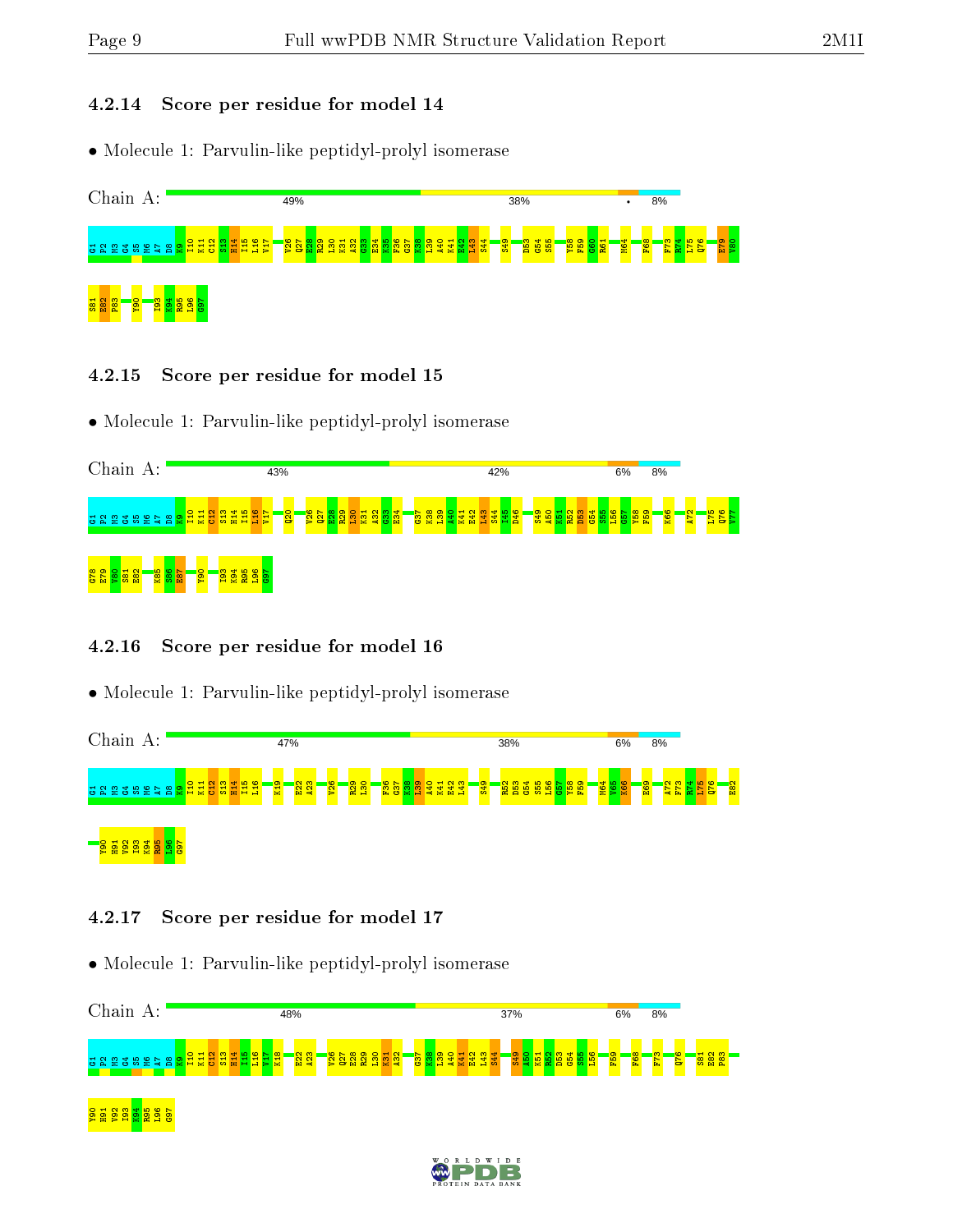# 4.2.18 Score per residue for model 18

• Molecule 1: Parvulin-like peptidyl-prolyl isomerase



#### 4.2.19 Score per residue for model 19

• Molecule 1: Parvulin-like peptidyl-prolyl isomerase

| Chain A:                                                | 43%                                                                                                                              | 42%                                                                                                                                            | 8%<br>6%                                                                                                   |
|---------------------------------------------------------|----------------------------------------------------------------------------------------------------------------------------------|------------------------------------------------------------------------------------------------------------------------------------------------|------------------------------------------------------------------------------------------------------------|
| 급 요 열 겸 떪 을 닼                                           | i <mark>eg</mark><br><mark>1988</mark><br><mark>ន្ត្រី ន្ត្រី ន្ទី ន្ទី</mark><br>V <sub>17</sub><br><b>EE</b><br>$\overline{H}$ | <mark>ង្គ្រី </mark> ខ្ល<br><mark>និន្ទី (</mark><br>粤<br><u>/ଅ</u><br><b>P42</b><br><b>SSX</b><br>F <sub>59</sub><br><b>B</b><br>ಜೆ<br>æ<br>ت | <b>ELL</b><br><b>R74</b><br><mark>없었</mark><br>$\overline{175}$<br><mark>188</mark><br>Đ<br><b>SX</b><br>÷ |
| ۱œ<br>$\frac{1}{88}$<br><b>E87</b><br><u>\ສ ສ</u><br>õ. | <mark>ទ្ធិនីនីនីទីទី</mark>                                                                                                      |                                                                                                                                                |                                                                                                            |

# 4.2.20 Score per residue for model 20

| Chain A:                                                | 49%                                               |                                                                                                                 | 37%                                                | 8%<br>$\ddot{\phantom{0}}$                                                                                |
|---------------------------------------------------------|---------------------------------------------------|-----------------------------------------------------------------------------------------------------------------|----------------------------------------------------|-----------------------------------------------------------------------------------------------------------|
| <u>' Pr</u><br>불물<br><b>보통품품</b><br>급 요 옆 좀 떪 £ 늨<br>ႜႜ | <b>PZ</b><br>$\frac{8}{2}$ ទី<br><b><u>as</u></b> | $\frac{4}{3}$<br><mark>344</mark><br>244<br>$\frac{188}{25}$<br>9<br><u>ទ្</u><br>ᆔ<br>留容<br>. Th<br><b>and</b> | <mark>용행 변명</mark><br><b>8S</b><br>$\frac{83}{55}$ | k63<br>893<br><mark>288</mark><br>298<br>$\infty$<br>$\frac{37}{48}$<br><u>o – </u><br><b>Sist</b><br>5 G |
| R95<br>$\sim$<br>$\overline{\phantom{0}}$<br>Ч×.        |                                                   |                                                                                                                 |                                                    |                                                                                                           |

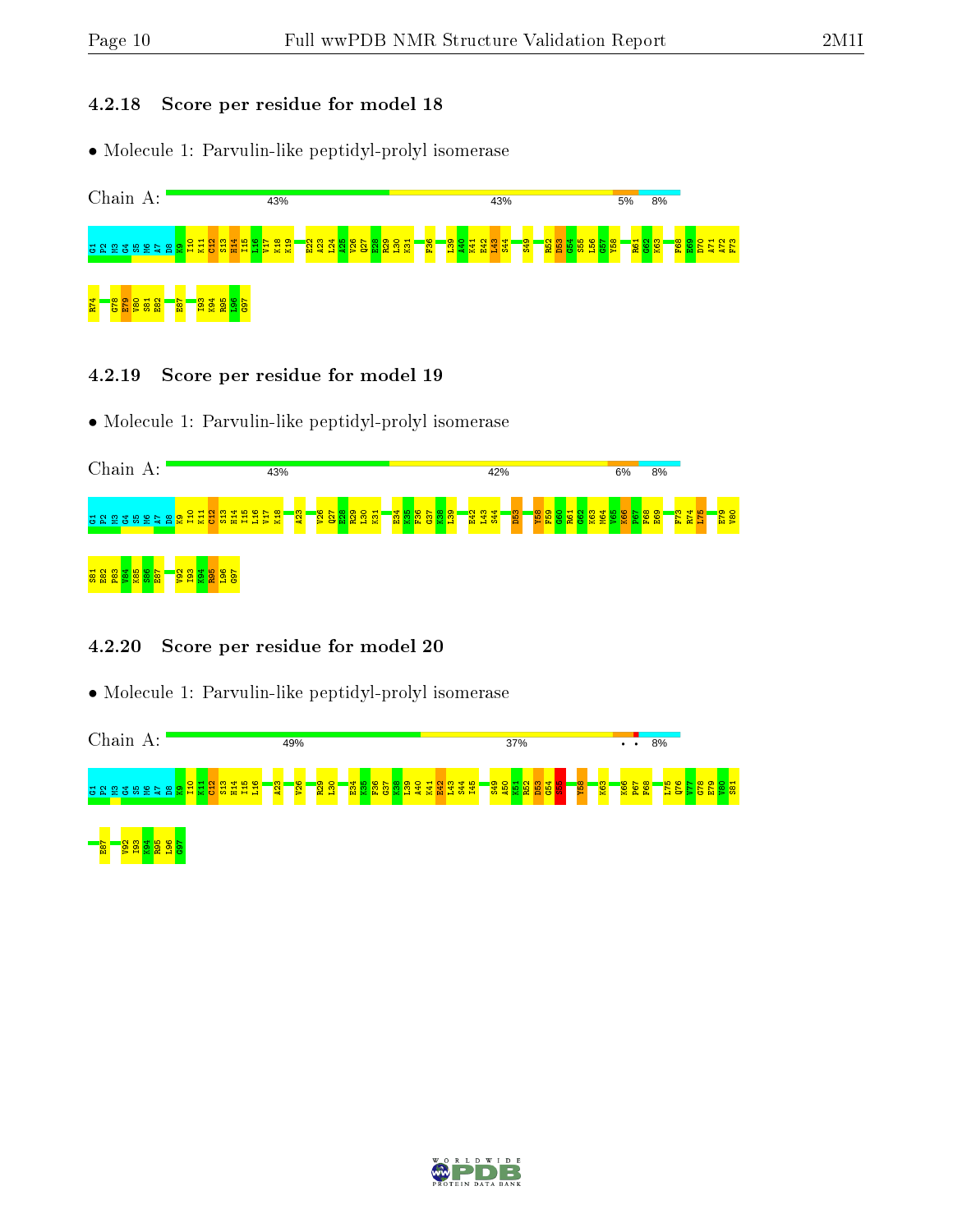# 5 Refinement protocol and experimental data overview  $\binom{1}{k}$

The models were refined using the following method: *simulated annealing*.

Of the 100 calculated structures, 20 were deposited, based on the following criterion: structures with the lowest energy.

The following table shows the software used for structure solution, optimisation and refinement.

| Software name   Classification |                       | Version |
|--------------------------------|-----------------------|---------|
| X-PLOR NIH                     | structure solution    |         |
| X-PLOR NIH                     | geometry optimization |         |
| X-PLOR NIH                     | refinement            |         |

The following table shows chemical shift validation statistics as aggregates over all chemical shift files. Detailed validation can be found in section  $6$  of this report.

| Chemical shift file(s)                       | $input_c$ cs.cif |
|----------------------------------------------|------------------|
| Number of chemical shift lists               |                  |
| Total number of shifts                       | 1090             |
| Number of shifts mapped to atoms             | 1090             |
| Number of unparsed shifts                    |                  |
| Number of shifts with mapping errors         |                  |
| Number of shifts with mapping warnings       |                  |
| Assignment completeness (well-defined parts) |                  |

No validations of the models with respect to experimental NMR restraints is performed at this time.

COVALENT-GEOMETRY INFOmissingINFO

# 5.1 Too-close contacts  $(i)$

In the following table, the Non-H and H(model) columns list the number of non-hydrogen atoms and hydrogen atoms in each chain respectively. The H(added) column lists the number of hydrogen atoms added and optimized by MolProbity. The Clashes column lists the number of clashes averaged over the ensemble.

|  |       | Mol   Chain   Non-H   H(model)   H(added)   Clashes |       |  |
|--|-------|-----------------------------------------------------|-------|--|
|  | 687   |                                                     | 71 Q  |  |
|  | 13740 | 14380-                                              | 14380 |  |

The all-atom clashscore is defined as the number of clashes found per 1000 atoms (including hydrogen atoms). The all-atom clashscore for this structure is 29.

All unique clashes are listed below, sorted by their clash magnitude.

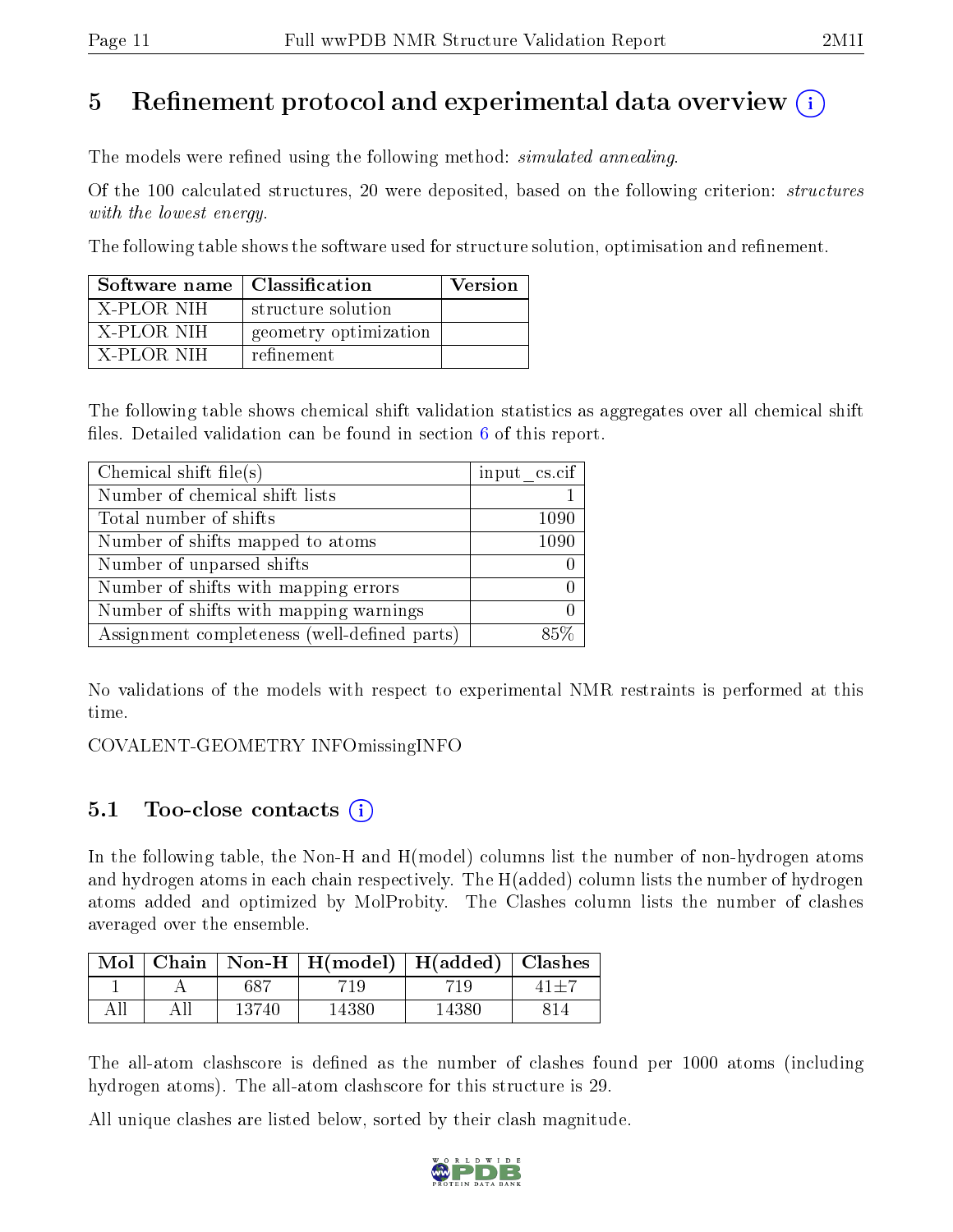| Atom-1              | Atom-2              | $Clash(\AA)$ | Distance(A) | Models          |                  |
|---------------------|---------------------|--------------|-------------|-----------------|------------------|
|                     |                     |              |             | Worst           | Total            |
| 1:A:17:VAL:HG12     | 1: A: 43: LEU: HD11 | 1.10         | 1.18        | $\overline{5}$  | $\overline{5}$   |
| 1: A:17: VAL:HG12   | 1:A:43:LEU:HD21     | 0.94         | 1.39        | 14              | $\mathbf{1}$     |
| 1:A:17:VAL:CG1      | 1:A:43:LEU:HDI1     | 0.91         | 1.95        | 18              | $\overline{5}$   |
| 1:A:26:VAL:HG11     | 1:A:43:LEU:HD21     | 0.85         | 1.49        | 3               | $\mathbf{1}$     |
| 1:A:43:LEU:HD13     | 1: A:44: SER: N     | 0.84         | 1.86        | 14              | $\overline{6}$   |
| 1: A:26: VAL:HG13   | 1:A:43:LEU:HD22     | 0.82         | 1.48        | 20              | $\overline{3}$   |
| 1: A:26: VAL:CG1    | 1:A:43:LEU:HD21     | 0.81         | 2.05        | 13              | $\overline{2}$   |
| 1: A:43: LEU:O      | 1: A: 43: LEU: HD22 | 0.81         | 1.75        | 12              | $\overline{3}$   |
| 1:A:10:ILE:HD11     | 1: A:73:PHE: CZ     | 0.79         | 2.13        | 14              | 8                |
| 1: A:26: VAL:CG1    | 1:A:43:LEU:HD22     | 0.78         | 2.08        | $\,6\,$         | $\overline{7}$   |
| 1: A:75: LEU:HD11   | 1:A:81:SER:HA       | 0.78         | 1.55        | 3               | $\overline{4}$   |
| 1:A:43:LEU:N        | 1:A:43:LEU:HD13     | 0.78         | 1.94        | $\overline{7}$  | $\overline{2}$   |
| 1:A:15:ILE:HG23     | 1:A:44:SER:OG       | 0.77         | 1.79        | 19              | 11               |
| 1: A:43: LEU: HD13  | 1:A:43:LEU:C        | 0.77         | 2.00        | 18              | $\sqrt{3}$       |
| 1: A:43:LEU:C       | 1:A:43:LEU:HD13     | 0.76         | 2.01        | $\overline{2}$  | $\overline{3}$   |
| 1:A:29:ARG:HD3      | 1:A:39:LEU:HD11     | 0.75         | 1.57        | 18              | 11               |
| 1: A:43:LEU:HD22    | 1:A:43:LEU:O        | 0.74         | 1.82        | $8\,$           | $\mathbf{3}$     |
| 1: A:10: ILE: HDI1  | 1: A:73:PHE:CE1     | 0.74         | 2.18        | 19              | $6\,$            |
| 1: A:30: LEU:HD22   | $1:$ A:39:LEU:HD12  | 0.73         | 1.59        | 10              | $\mathbf{1}$     |
| 1: A:75:LEU:HD23    | 1: A: 75: LEU: C    | 0.73         | 2.03        | 16              | $\mathbf{1}$     |
| 1: A: 75: LEU: HD11 | 1:A:81:SER:HB3      | 0.73         | 1.59        | 15              | 6                |
| 1: A:26: VAL:HG12   | 1:A:39:LEU:HD12     | 0.72         | 1.59        | $\,6\,$         | $\boldsymbol{9}$ |
| 1:A:10:ILE:HD11     | 1:A:73:PHE:CE2      | 0.71         | 2.19        | $\overline{4}$  | $\overline{7}$   |
| 1: A:26: VAL:HGI1   | 1:A:43:LEU:HD22     | 0.71         | 1.62        | 15              | $\overline{2}$   |
| 1: A:43:LEU:HD12    | 1:A:44:SER:N        | 0.71         | 2.00        | 13              | $\overline{2}$   |
| 1:A:10:ILE:HG21     | 1:A:72:ALA:HB1      | 0.70         | 1.62        | $\overline{7}$  | $\overline{7}$   |
| $1:$ A:10:ILE:HD12  | 1:A:59:PHE:CE2      | 0.70         | 2.22        | 13              | $\mathbf{3}$     |
| 1:A:26:VAL:HG12     | 1:A:43:LEU:HD13     | 0.68         | 1.65        | $\mathbf 1$     | $\overline{2}$   |
| 1: A:16:LEU:HD13    | 1: A:91: HIS: CE1   | 0.65         | 2.26        | $\overline{2}$  | 7                |
| 1: A: 12: CYS: SG   | 1: A:56: LEU: HD12  | 0.65         | 2.31        | 4               | 6                |
| 1: A:10: ILE: HDI1  | 1: A:73: PHE:CD1    | 0.65         | 2.27        | 17              | 3                |
| 1:A:52:ARG:HH21     | 1:A:56:LEU:HD23     | 0.64         | 1.52        | $6\phantom{.}6$ | $\mathbf{1}$     |
| 1: A:29: ARG:HD2    | 1:A:39:LEU:HDI1     | 0.64         | 1.69        | $\overline{7}$  | $\mathbf{1}$     |
| 1: A:26: VAL:CG1    | 1:A:43:LEU:HD13     | 0.64         | 2.22        | $\mathbf{1}$    | $\overline{2}$   |
| 1: A: 75: LEU: HD11 | 1:A:81:SER:CA       | 0.64         | 2.22        | 3               | $\overline{5}$   |
| 1:A:74:ARG:CZ       | 1:A:74:ARG:HB3      | 0.64         | 2.23        | $\overline{2}$  | $\mathbf{1}$     |
| 1:A:16:LEU:HD12     | 1: A:90: TYR:O      | 0.64         | 1.91        | $\overline{5}$  | 9                |
| 1: A:95: ARG:NH1    | 1: A:96: LEU:O      | 0.63         | 2.32        | 13              | $\overline{5}$   |
| 1: A:87: GLU:H      | 1: A:87: GLU:CD     | 0.61         | 1.98        | 20              | 4                |
| 1: A:58:TYR: N      | 1: A:58: TYR: CD1   | 0.61         | 2.65        | 20              | $\overline{2}$   |
| 1: A:64: MET:O      | 1: A:66: LYS: NZ    | 0.61         | 2.32        | 4               | $\overline{2}$   |
| 1:A:27:GLN:OE1      | 1: A:31: LYS: NZ    | 0.61         | 2.30        | 11              | $\overline{2}$   |
|                     |                     |              |             |                 |                  |

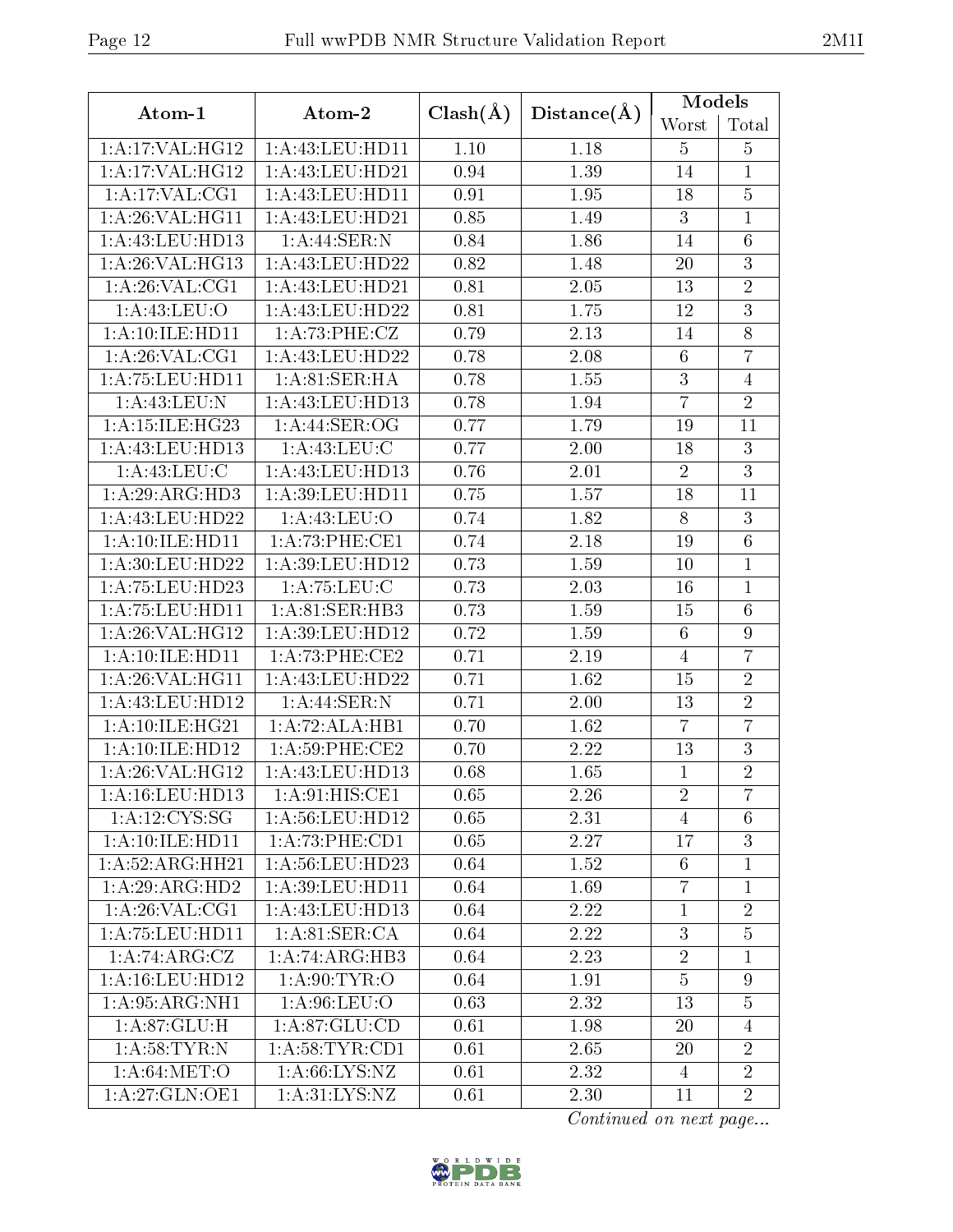| Continual from precious page |                               |              |             | <b>Models</b>   |                  |
|------------------------------|-------------------------------|--------------|-------------|-----------------|------------------|
| Atom-1                       | Atom-2                        | $Clash(\AA)$ | Distance(A) | Worst           | Total            |
| 1: A:87: GLU:CD              | 1: A:87: GLU:H                | 0.60         | 1.98        | 4               | $\overline{5}$   |
| 1: A:27: GLN:NE2             | 1: A:81:SER:O                 | 0.60         | 2.35        | $\mathbf{1}$    | 8                |
| 1: A:15: ILE: CG2            | 1:A:43:LEU:HD12               | 0.60         | 2.27        | 18              | 3                |
| 1: A:26: VAL: CG2            | 1: A:92: VAL: HG11            | 0.60         | 2.27        | $\overline{4}$  | $\mathbf{1}$     |
| 1:A:14:HIS:NE2               | 1:A:49:SER:OG                 | 0.59         | 2.35        | $\overline{7}$  | 8                |
| 1: A:26: VAL:O               | 1:A:30:LEU:HD23               | 0.59         | 1.98        | 8               | $\overline{5}$   |
| 1:A:75:LEU:HD22              | 1:A:79:GLU:HB2                | 0.59         | 1.75        | $\overline{5}$  | $\overline{3}$   |
| 1: A:80: VAL:HG22            | 1:A:94:LYS:HD3                | 0.59         | 1.74        | $\overline{7}$  | $\mathbf{1}$     |
| 1: A:57: GLY: HA2            | 1:A:96:LEU:HD21               | 0.59         | 1.74        | $\overline{3}$  | $\mathbf{1}$     |
| 1:A:12:CYS:SG                | 1: A:93: ILE: HG23            | 0.59         | 2.38        | $\sqrt{2}$      | $\bf 5$          |
| 1:A:29:ARG:O                 | 1:A:32:ALA:HB3                | 0.59         | 1.98        | 17              | $\overline{8}$   |
| 1:A:61:ARG:NH1               | 1: A:73:PHE: CZ               | 0.58         | 2.70        | 14              | $\mathbf{1}$     |
| 1:A:10:ILE:HB                | 1: A:59:PHE: CZ               | 0.58         | 2.34        | 17              | 11               |
| 1: A:30:LEU:HD11             | 1:A:36:PHE:HA                 | 0.58         | 1.75        | 14              | $\overline{4}$   |
| 1: A:43: LEU: C              | 1:A:43:LEU:HD22               | 0.58         | 2.18        | 14              | $\mathbf{1}$     |
| 1: A:49: SER:O               | 1: A:54: GLY:N                | 0.58         | 2.36        | 13              | $10\,$           |
| 1:A:52:ARG:NH2               | 1: A:56:LEU:HD23              | 0.58         | 2.13        | $6\phantom{.}6$ | $\overline{2}$   |
| 1: A:30: LEU:CD2             | 1: A:39: LEU: HD12            | 0.58         | 2.29        | 10              | $\mathbf{1}$     |
| 1:A:10:ILE:HD13              | 1: A:76: GLN:NE2              | 0.57         | 2.14        | 16              | $\mathbf{1}$     |
| 1: A:76: GLN:OE1             | 1: A:95: ARG:NH1              | 0.57         | 2.38        | $6\phantom{.}6$ | $\overline{1}$   |
| 1:A:26:VAL:HG23              | 1: A:92: VAL:HGI1             | 0.57         | 1.76        | $\overline{4}$  | $\overline{3}$   |
| 1: A:37: GLY:CA              | 1:A:53:ASP:HB3                | 0.57         | 2.30        | $\mathbf{1}$    | 11               |
| $1: A:68:$ PHE: $CD2$        | 1:A:93:ILE:HD11               | 0.57         | 2.35        | 9               | 16               |
| 1:A:74:ARG:NH2               | 1: A: 75: LEU: HD11           | 0.57         | 2.13        | $\mathbf{1}$    | $\mathbf{1}$     |
| 1: A.85: LYS: NZ             | 1: A:86: SER:O                | 0.57         | 2.38        | $\bf 5$         | 3                |
| 1: A: 41: LYS: NZ            | 1: A: 53: ASP: OD1            | 0.56         | 2.38        | $\overline{8}$  | 13               |
| 1: A: 15: ILE: HG23          | 1:A:44:SER:HB3                | 0.56         | 1.76        | 10              | $\boldsymbol{2}$ |
| 1: A: 75: LEU: HD13          | 1: A:79: GLU:O                | 0.56         | 2.00        | 14              | $\overline{2}$   |
| $1: A:15: ILE: HG23$         | 1:A:44:SER:HB2                | 0.56         | 1.77        | 15              | $\overline{2}$   |
| 1: A:76: GLN:O               | 1: A:95: ARG: NE              | 0.56         | 2.35        | $\overline{5}$  | 6                |
| 1: A:30: LEU: HD11           | 1: A:36:PHE:CA                | 0.56         | 2.31        | 8               | $\overline{2}$   |
| 1:A:12:CYS:SG                | 1:A:13:SER:N                  | 0.55         | 2.78        | 17              | 16               |
| 1: A:58: TYR:CD1             | 1: A:58:TYR:N                 | 0.55         | 2.72        | 19              | $\mathbf{1}$     |
| 1: A:59:PHE:CD2              | 1: A:64:MET:CE                | 0.55         | 2.89        | 13              | $\mathbf{1}$     |
| 1:A:15:ILE:HG13              | $1: A:36:$ PHE:CZ             | 0.55         | 2.36        | 16              | 11               |
| 1: A: 11: LYS: NZ            | 1: A:58:TYR:OH                | 0.55         | 2.36        | 15              | $\overline{5}$   |
| 1:A:17:VAL:CG1               | 1:A:43:LEU:HD21               | 0.55         | 2.25        | 14              | 1                |
| 1: A:85:LYS:CG               | $1: A:90:TT\overline{YR:CE2}$ | 0.55         | 2.90        | 6               | 1                |
| 1: A:37: GLY:HA3             | 1: A:53: ASP:HB3              | 0.54         | 1.79        | $\mathbf{1}$    | 8                |
| 1:A:49:SER:OG                | 1:A:52:ARG:NH2                | 0.54         | 2.40        | 15              | $\overline{2}$   |
| 1:A:30:LEU:HD13              | 1: A:34: GLU:O                | 0.54         | 2.01        | 8               | $\mathbf{1}$     |

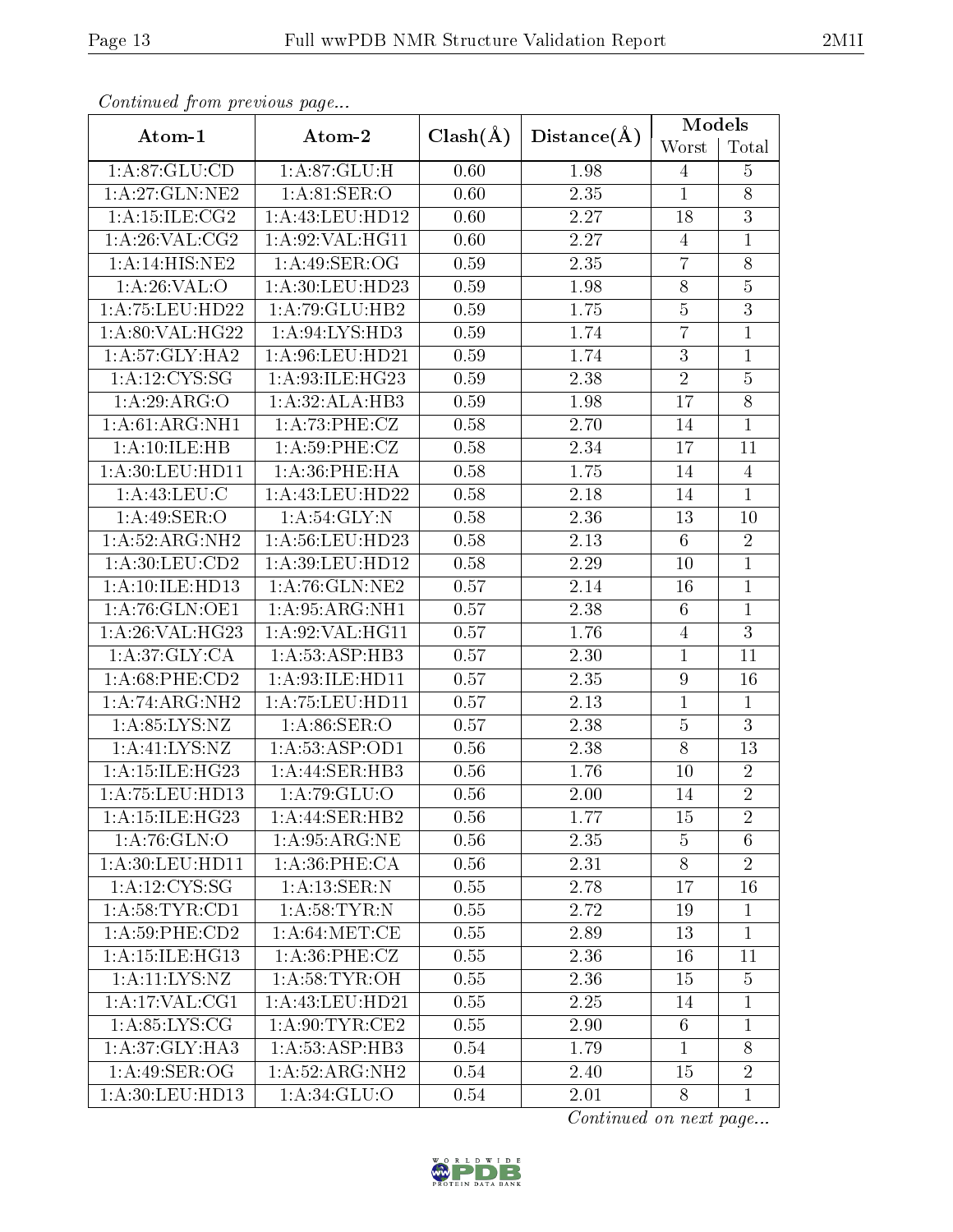| Continuation providuo puga |                                     |              |             | Models           |                  |
|----------------------------|-------------------------------------|--------------|-------------|------------------|------------------|
| Atom-1                     | Atom-2                              | $Clash(\AA)$ | Distance(A) | Worst            | Total            |
| 1: A:82: GLU:CD            | 1: A:82: GLU:H                      | 0.54         | 2.04        | 8                | $\mathbf{1}$     |
| $1:A.81$ :SER:OG           | 1: A:93: ILE:N                      | 0.54         | 2.39        | $\overline{5}$   | 10               |
| 1: A:26: VAL:HG21          | 1:A:92:VAL:HG21                     | 0.54         | 1.79        | 10               | $\mathbf{1}$     |
| 1: A:16:LEU:HD23           | 1:A:17:VAL:N                        | 0.53         | 2.18        | 19               | $\mathbf{1}$     |
| 1: A:38: LYS: NZ           | 1:A:42:GLU:OE2                      | 0.53         | 2.40        | 13               | $\bf 5$          |
| 1: A:85:LYS:NZ             | 1: A:90: TYR:OH                     | 0.53         | 2.33        | $8\,$            | $\overline{2}$   |
| 1:A:76:GLN:O               | 1:A:95:ARG:NH2                      | 0.53         | 2.41        | 13               | $\overline{4}$   |
| 1: A:75:LEU:HD11           | 1: A:81: SER: N                     | 0.53         | 2.18        | 12               | $\mathbf{1}$     |
| 1: A:35:LYS:NZ             | 1:A:53:ASP:OD2                      | 0.53         | 2.41        | $\overline{7}$   | $\overline{3}$   |
| 1:A:52:ARG:NH2             | 1: A:56: LEU:O                      | 0.53         | 2.42        | $\boldsymbol{9}$ | $\overline{4}$   |
| 1: A:68:PHE:HA             | 1: A:84:VAL:HG11                    | 0.53         | 1.80        | $\mathbf{1}$     | $\overline{2}$   |
| 1:A:41:LYS:NZ              | 1:A:50:ALA:O                        | 0.53         | 2.36        | 20               | $8\,$            |
| 1: A:75:LEU:HD11           | 1:A:81:SER:CB                       | 0.53         | 2.33        | 14               | $\overline{7}$   |
| 1:A:74:ARG:HB3             | 1:A:74:ARG:NH1                      | 0.53         | 2.17        | $\sqrt{2}$       | $\mathbf{1}$     |
| 1: A: 43: LEU: CD1         | 1: A: 43: LEU: C                    | 0.52         | 2.78        | 8                | 3                |
| 1: A:16:LEU:HD13           | 1:A:17:VAL:N                        | 0.52         | 2.19        | 15               | $\overline{2}$   |
| 1: A:29: ARG: NH1          | 1:A:42:GLU:OE1                      | 0.52         | 2.42        | 12               | $\overline{4}$   |
| 1:A:79:GLU:HG3             | 1: A:80: VAL: N                     | 0.52         | 2.19        | 19               | $\mathbf{1}$     |
| 1:A:29:ARG:HD3             | $1:\overline{A:39}:\text{LEU:HD21}$ | 0.52         | 1.81        | 4                | $\mathbf{1}$     |
| 1: A:11:LYS:NZ             | 1: A:97: GLY: OXT                   | 0.52         | 2.42        | <b>10</b>        | $6\phantom{.}6$  |
| 1: A:66: LYS:NZ            | 1: A:70: ASP:OD2                    | 0.52         | 2.41        | $\overline{5}$   | $\mathbf{1}$     |
| 1:A:29:ARG:NH2             | 1:A:42:GLU:OE1                      | 0.52         | 2.39        | 16               | $6\,$            |
| 1: A:87:GLU:N              | 1: A:87: GLU:CD                     | 0.52         | 2.63        | $\overline{4}$   | $\overline{3}$   |
| 1:A:56:LEU:HD13            | 1: A:64:MET:CE                      | 0.52         | 2.35        | 16               | $\overline{2}$   |
| 1: A:78: GLY:O             | 1: A:94: LYS: NZ                    | 0.51         | 2.35        | $8\,$            | $\boldsymbol{9}$ |
| 1: A: 55: SER: HB3         | 1: A:96:LEU:HD22                    | 0.51         | 1.82        | $\mathbf{1}$     | $\mathbf{1}$     |
| 1: A:75:LEU:HD12           | 1:A:79:GLU:O                        | 0.51         | 2.05        | 19               | $\mathbf{1}$     |
| 1: A:39: LEU:O             | 1:A:43:LEU:HD22                     | 0.51         | 2.06        | $\overline{7}$   | $\overline{1}$   |
| 1: A:66: LYS: NZ           | 1:A:69:GLU:OE1                      | 0.51         | 2.43        | 6                | $\overline{7}$   |
| 1:A:10:ILE:HB              | 1:A:59:PHE:CE1                      | 0.51         | 2.40        | 14               | 3                |
| 1:A:23:ALA:HB1             | 1: A:92: VAL:CG2                    | 0.51         | 2.35        | 13               | $6\phantom{.}6$  |
| 1: A:88: PHE:CD1           | 1: A:88:PHE:N                       | 0.51         | 2.78        | $\overline{4}$   | $\overline{2}$   |
| 1: A:61: ARG:NH1           | 1: A:73:PHE:CE1                     | 0.51         | 2.79        | 19               | $\mathbf{1}$     |
| 1:A:11:LYS:NZ              | 1: A:97: GLY: C                     | 0.51         | 2.65        | $\overline{4}$   | $\mathbf{1}$     |
| 1: A:59: PHE:CE1           | 1: A:64:MET:HG3                     | 0.50         | 2.41        | 19               | $\overline{3}$   |
| 1: A:77: VAL:O             | 1: A:95: ARG:NH2                    | 0.50         | 2.35        | $\mathbf{1}$     | $\mathbf{1}$     |
| 1:A:71:ALA:HB3             | 1: A:93: ILE: HD12                  | 0.50         | 1.81        | 11               | 3                |
| 1: A:66: LYS:N             | 1:A:67:PRO:HD2                      | 0.50         | 2.21        | $\mathbf{1}$     | 9                |
| 1:A:27:GLN:NE2             | 1:A:82:GLU:HA                       | 0.50         | $2.22\,$    | 17               | $\overline{2}$   |
| 1:A:14:HIS:CD2             | 1:A:14:HIS:C                        | 0.50         | 2.85        | 17               | $\overline{2}$   |
| 1:A:27:GLN:HE22            | 1: A:83: PRO: N                     | 0.50         | 2.04        | 3                | $\overline{2}$   |

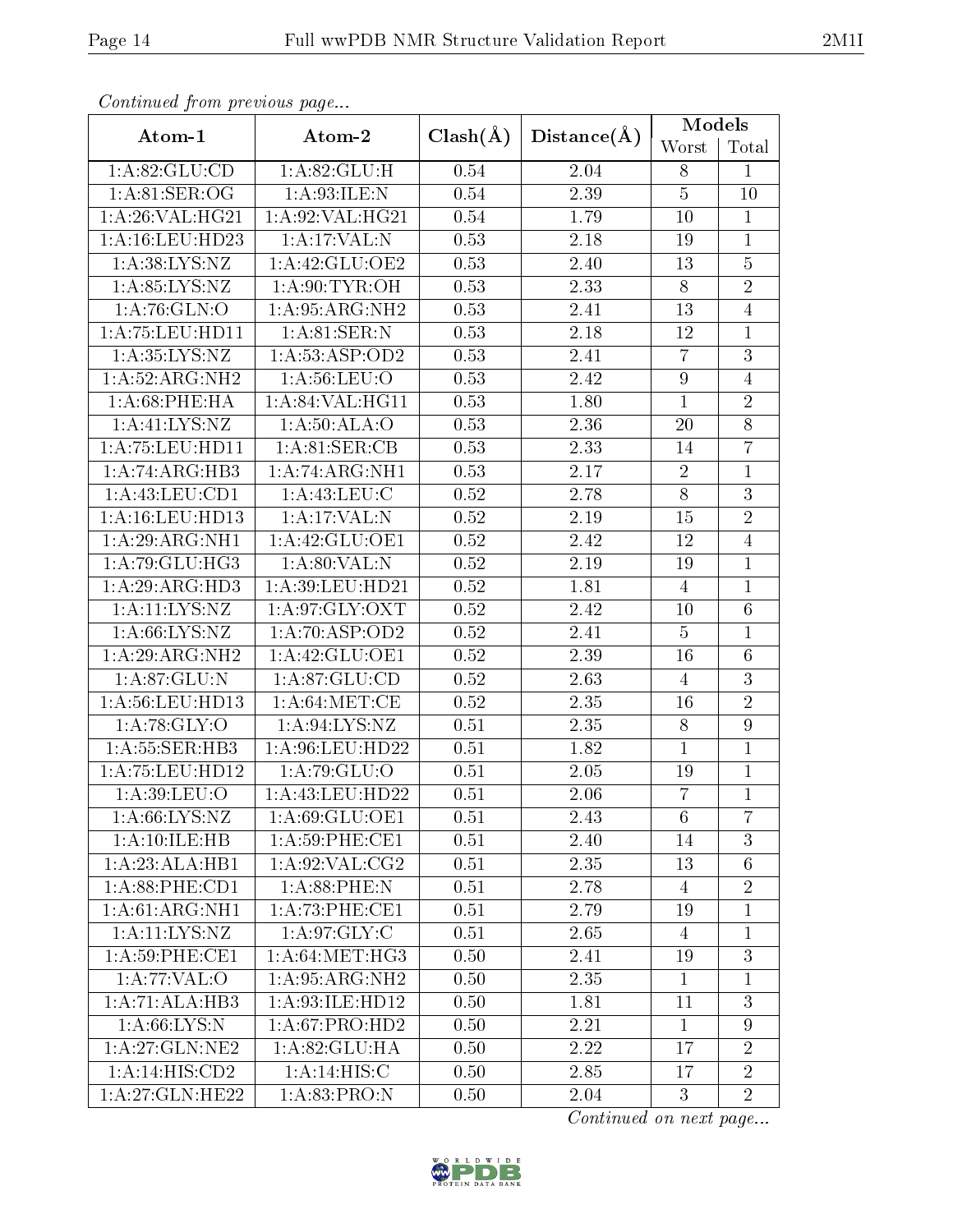| onoonadd from provid do pago |                    |              |                   | Models           |                 |
|------------------------------|--------------------|--------------|-------------------|------------------|-----------------|
| Atom-1                       | Atom-2             | $Clash(\AA)$ | Distance(A)       | Worst            | Total           |
| 1:A:76:GLN:O                 | 1:A:95:ARG:NH1     | 0.50         | 2.39              | 12               | $\overline{4}$  |
| 1:A:75:LEU:CD1               | 1: A:93: ILE: O    | 0.50         | 2.60              | 12               | $\overline{5}$  |
| 1:A:18:LYS:HG3               | 1:A:45:ILE:HD13    | 0.49         | 1.81              | 12               | $\mathbf{1}$    |
| 1: A:31:LYS:NZ               | 1:A:79:GLU:OE1     | 0.49         | 2.40              | 19               | $\overline{3}$  |
| 1:A:11:LYS:HB3               | 1: A: 11: LYS: NZ  | 0.49         | 2.23              | $\overline{4}$   | $\mathbf{1}$    |
| 1:A:65:VAL:HG11              | 1: A:86: SER:HB2   | 0.49         | 1.82              | $\mathbf{1}$     | $\mathbf{1}$    |
| 1: A:18:LYS:NZ               | 1:A:22:GLU:OE2     | 0.49         | 2.39              | 18               | $\overline{3}$  |
| 1: A:31:LYS:NZ               | 1:A:79:GLU:OE2     | 0.49         | 2.41              | 18               | $\mathbf{1}$    |
| 1:A:23:ALA:O                 | 1: A:26: VAL:HG22  | 0.49         | 2.08              | $\overline{4}$   | 10              |
| 1: A: 11: LYS: NZ            | 1: A:97: GLY:O     | 0.49         | 2.45              | $\overline{4}$   | $\overline{5}$  |
| 1:A:23:ALA:HB3               | 1: A:83: PRO:HG3   | 0.49         | 1.84              | 13               | $\overline{5}$  |
| 1: A:29: ARG: HE             | 1: A:34: GLU:CD    | 0.49         | 2.11              | 14               | 8               |
| 1:A:76:GLN:OE1               | 1:A:95:ARG:NE      | 0.49         | 2.43              | $\overline{7}$   | $\overline{3}$  |
| 1:A:13:SER:HA                | 1: A:54: GLY:O     | 0.48         | 2.08              | $\boldsymbol{9}$ | $\overline{8}$  |
| 1: A: 75: LEU: HD22          | 1:A:79:GLU:CB      | 0.48         | 2.38              | $\sqrt{2}$       | $\sqrt{2}$      |
| 1: A:42: GLU: C              | 1:A:43:LEU:HD13    | 0.48         | 2.28              | $\overline{7}$   | $\mathbf{1}$    |
| 1: A: 43: LEU: HD12          | 1: A:43:LEU:C      | 0.48         | 2.28              | 13               | $\mathbf{1}$    |
| 1:A:17:VAL:HG13              | 1:A:43:LEU:HDI1    | 0.48         | $\overline{1.82}$ | 18               | $\overline{1}$  |
| 1: A:61: ARG:O               | 1: A:63: LYS: NZ   | 0.48         | 2.41              | 18               | $\overline{2}$  |
| $1: A:68:$ PHE:CE2           | 1: A:93: ILE: HD11 | 0.48         | 2.43              | $\overline{2}$   | $\mathbf{1}$    |
| 1:A:79:GLU:OE1               | 1: A:80: VAL: N    | 0.48         | 2.44              | 19               | $\overline{2}$  |
| 1:A:17:VAL:HG21              | 1:A:23:ALA:HB2     | 0.48         | 1.84              | $\overline{5}$   | $\mathbf{1}$    |
| 1:A:17:VAL:HG21              | 1:A:23:ALA:N       | 0.48         | 2.23              | $\mathbf{1}$     | $\mathbf{1}$    |
| 1:A:29:ARG:NH2               | 1: A:34: GLU:OE1   | 0.48         | 2.42              | $8\,$            | $\mathbf{1}$    |
| 1: A:39: LEU:HB3             | 1:A:43:LEU:HD12    | 0.48         | 1.85              | 16               | $\mathbf{1}$    |
| 1:A:11:LYS:HD2               | 1: A:58:TYR:CE2    | 0.48         | 2.44              | 15               | $6\phantom{.}6$ |
| 1: A:37: GLY:O               | 1:A:41:LYS:NZ      | 0.48         | 2.47              | 16               | $\mathbf{1}$    |
| 1: A:94:LYS:NZ               | 1: A.95: ARG:O     | 0.48         | 2.38              | 16               | $\overline{1}$  |
| 1:A:74:ARG:CB                | 1:A:74:ARG:CZ      | 0.48         | 2.92              | $\overline{2}$   | 1               |
| 1: A:37: GLY: HA2            | 1: A:53: ASP:O     | 0.48         | 2.08              | 10               | 4               |
| 1: A: 11: LYS: CB            | 1: A:96: LEU:O     | 0.48         | 2.62              | 15               | 3               |
| 1: A: 11: LYS: HG2           | 1: A:58:TYR:CD2    | 0.48         | 2.43              | 13               | $\mathbf{1}$    |
| 1: A:10: ILE: HD12           | $1: A:59:$ PHE:CE1 | 0.47         | 2.44              | $\mathbf{1}$     | 3               |
| 1:A:40:ALA:HA                | 1:A:44:SER:OG      | 0.47         | 2.09              | 14               | 10              |
| 1:A:13:SER:CB                | $1: A:36:$ PHE:CE2 | 0.47         | 2.97              | 16               | 1               |
| 1: A:16:LEU:HD22             | 1: A:45: ILE:CG1   | 0.47         | 2.39              | $\mathbf{1}$     | $\overline{2}$  |
| 1: A:82: GLU: H              | 1: A:82: GLU:CD    | 0.47         | 2.13              | $\overline{2}$   | $\overline{2}$  |
| 1: A:79: GLU:CG              | 1: A:80: VAL: N    | 0.47         | 2.77              | 19               | $\mathbf{1}$    |
| 1:A:27:GLN:O                 | 1: A:31: LYS: NZ   | 0.47         | 2.38              | 12               | $\overline{2}$  |
| 1:A:53:ASP:O                 | 1:A:55:SER:N       | 0.47         | 2.41              | 20               | $\mathbf{1}$    |
| 1:A:11:LYS:NZ                | 1: A:58:TYR:CZ     | 0.47         | 2.81              | $\mathbf{1}$     | $\mathbf{1}$    |

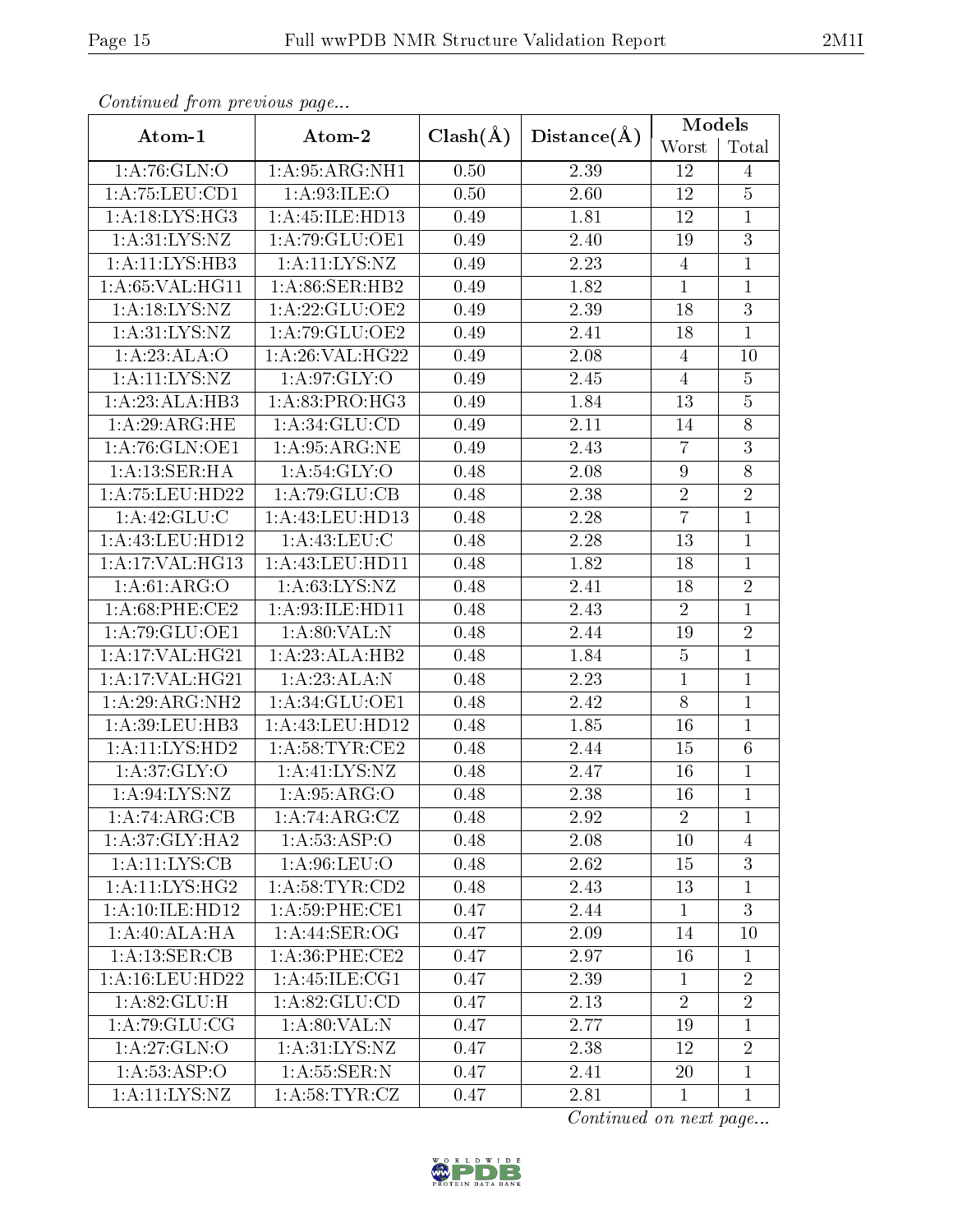| Continuation providuo puga  |                                   |              |             | Models         |                |
|-----------------------------|-----------------------------------|--------------|-------------|----------------|----------------|
| Atom-1                      | Atom-2                            | $Clash(\AA)$ | Distance(A) | Worst          | Total          |
| 1:A:43:LEU:N                | 1:A:43:LEU:CD1                    | 0.47         | 2.77        | 9              | $\overline{2}$ |
| 1:A:52:ARG:O                | 1: A: 55: SER: N                  | 0.47         | 2.48        | $\mathbf{1}$   | $\overline{4}$ |
| 1: A: 75: LEU: HD12         | 1:A:81:SER:HB3                    | 0.47         | 1.86        | $\mathbf{1}$   | $\mathbf{1}$   |
| 1: A: 11: LYS: CG           | 1: A:58:TYR:CE2                   | 0.47         | 2.98        | $\sqrt{2}$     | $\overline{3}$ |
| 1:A:53:ASP:C                | 1: A: 55: SER:H                   | 0.47         | 2.13        | 20             | $\overline{4}$ |
| 1: A:16:LEU:HD23            | 1: A: 45: ILE: HG13               | 0.46         | 1.86        | 13             | $\overline{2}$ |
| 1: A:15: ILE: CG2           | 1:A:43:LEU:CD1                    | 0.46         | 2.93        | 12             | $\mathbf{1}$   |
| 1: A:82: GLU:OE1            | 1:A:82:GLU:N                      | 0.46         | 2.43        | $\mathbf{1}$   | $\mathbf{1}$   |
| 1:A:69:GLU:HB3              | 1: A:73:PHE:CE2                   | 0.46         | 2.45        | 19             | $\overline{2}$ |
| 1:A:40:ALA:CB               | 1: A:53: ASP:C                    | 0.46         | 2.84        | 17             | $\overline{4}$ |
| 1: A:11:LYS:HG2             | 1: A:58:TYR:CD1                   | 0.46         | 2.45        | $\overline{7}$ | $\mathbf{1}$   |
| 1: A:75:LEU:HD23            | 1: A:76: GLN:N                    | 0.46         | 2.26        | 16             | $\mathbf{1}$   |
| 1: A:87: GLU:CD             | 1: A:87: GLU:N                    | 0.46         | 2.69        | $\overline{5}$ | $\overline{3}$ |
| 1: A: 12: CYS: O            | 1: A:56: LEU: N                   | 0.46         | 2.49        | $\overline{2}$ | $\mathbf{1}$   |
| 1:A:12:CYS:SG               | 1: A:68:PHE:CZ                    | 0.46         | 3.09        | 10             | $\mathbf{1}$   |
| 1:A:29:ARG:NE               | 1:A:34:GLU:OE1                    | 0.46         | 2.44        | 11             | $\mathbf{1}$   |
| 1: A:20: GLN: HG2           | 1: A:90: TYR: CE1                 | 0.46         | 2.46        | $\mathbf{1}$   | $\overline{2}$ |
| 1: A:64:MET:CE              | 1: A:68:PHE:CE1                   | 0.46         | 2.99        | $\,6$          | $\mathbf{1}$   |
| 1:A:42:GLU:CB               | 1: A: 43: LEU: HD13               | 0.46         | 2.41        | $\overline{7}$ | $\mathbf{1}$   |
| 1: A: 75: LEU: HD21         | 1:A:81:SER:HA                     | 0.46         | 1.87        | $\overline{7}$ | $\mathbf{1}$   |
| 1:A:40:ALA:O                | 1:A:44:SER:OG                     | 0.46         | 2.30        | 10             | $\mathbf{1}$   |
| 1: A:30: LEU:O              | 1: A:30: LEU: HD13                | 0.46         | 2.10        | 15             | $\mathbf{1}$   |
| 1:A:15:ILE:HG13             | 1:A:36:PHE:CE2                    | 0.46         | 2.46        | $\overline{2}$ | $\overline{5}$ |
| 1:A:22:GLU:O                | 1: A:26: VAL:HG13                 | 0.46         | $2.10\,$    | 16             | $\overline{2}$ |
| 1:A:11:LYS:NZ               | 1: A:97: GLY: HA2                 | 0.46         | 2.26        | 9              | $\mathbf{1}$   |
| 1: A:48: GLY:O              | 1: A:52: ARG:N                    | 0.46         | 2.43        | 13             | $\mathbf{1}$   |
| 1:A:24:LEU:HD23             | 1:A:27:GLN:OE1                    | 0.46         | 2.11        | 18             | $\mathbf{1}$   |
| 1: A:95: ARG: NE            | 1: A:96: LEU:O                    | 0.46         | 2.43        | $\overline{6}$ | $\overline{1}$ |
| 1:A:42:GLU:HB3              | 1:A:43:LEU:HD12                   | 0.46         | 1.86        | 20             | 1              |
| 1: A:85: LYS:HG2            | 1: A:90: TYR: CE2                 | 0.45         | 2.46        | 6              | $\mathbf{1}$   |
| $1:A:74:ARG:\overline{NH2}$ | 1:A:82:GLU:OE2                    | 0.45         | 2.45        | 18             | $\mathbf{1}$   |
| 1:A:20:GLN:O                | 1:A:24:LEU:HD23                   | 0.45         | 2.12        | 3              | $\overline{2}$ |
| 1:A:67:PRO:HB2              | 1: A:84:VAL:HG13                  | 0.45         | 1.87        | $\overline{3}$ | $\mathbf{1}$   |
| 1: A:15: ILE:HG23           | $1:A:44:\overline{\text{SER:CB}}$ | 0.45         | 2.40        | 10             | $\overline{2}$ |
| 1:A:84:VAL:HG23             | 1: A:91: HIS:O                    | 0.45         | 2.11        | 10             | $\mathbf{1}$   |
| 1:A:27:GLN:NE2              | 1: A:81:SER:C                     | 0.45         | 2.69        | 10             | $\mathbf{1}$   |
| 1:A:76:GLN:HA               | 1: A:95: ARG:CD                   | 0.45         | 2.41        | $\overline{7}$ | $\overline{2}$ |
| 1:A:52:ARG:O                | 1: A: 55: SER: OG                 | 0.45         | 2.34        | 12             | $\overline{2}$ |
| 1: A:43:LEU: C              | 1:A:43:LEU:CD1                    | 0.45         | 2.77        | 12             | 3              |
| 1: A: 16: LEU: O            | 1:A:44:SER:HA                     | 0.45         | 2.12        | 9              | 4              |
| 1: A:66: LYS: NZ            | 1: A:70: ASP:HB2                  | 0.45         | 2.26        | 8              | $\mathbf{1}$   |

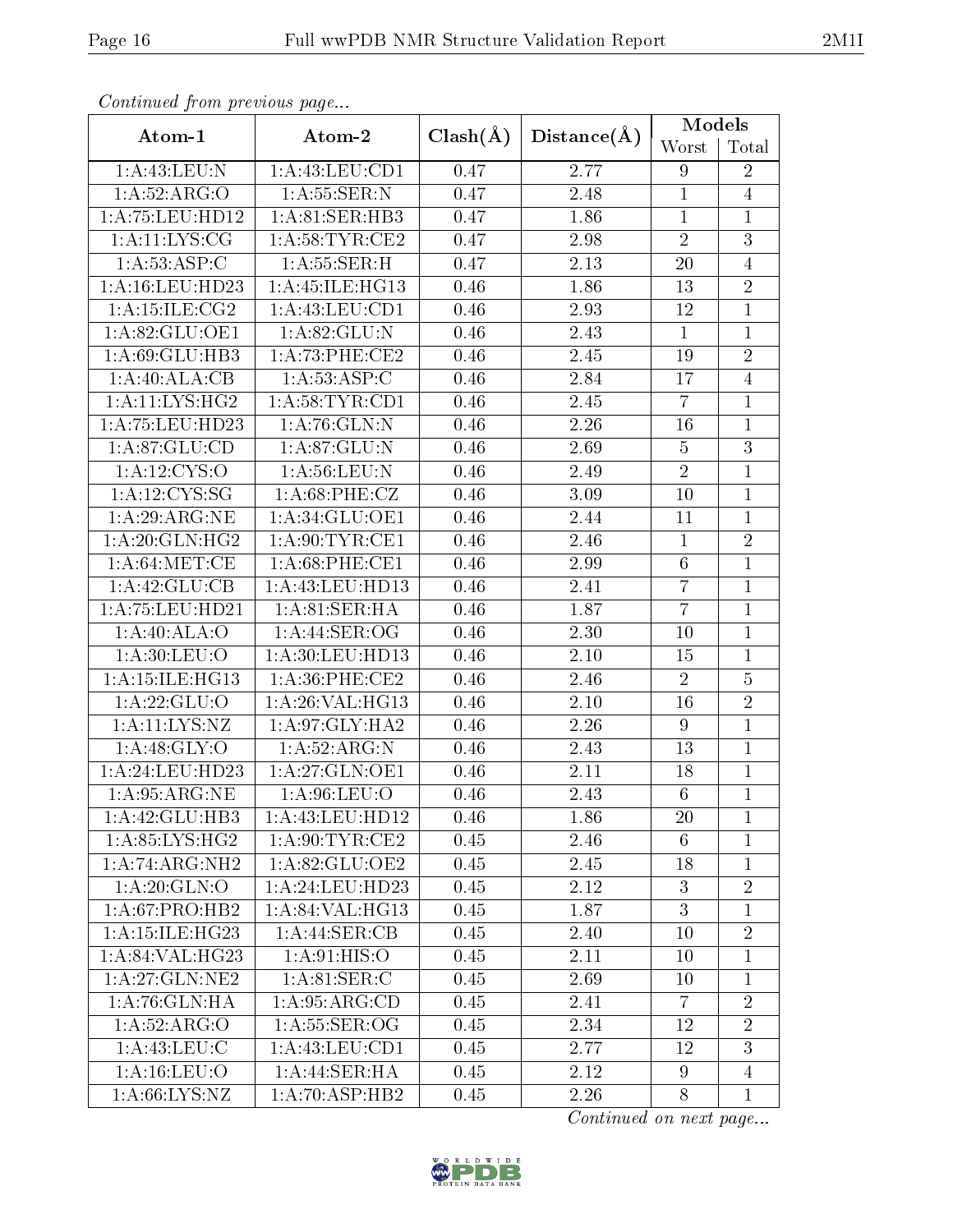| Continued from previous page       |                       |              |             | Models          |                |  |
|------------------------------------|-----------------------|--------------|-------------|-----------------|----------------|--|
| Atom-1                             | Atom-2                | $Clash(\AA)$ | Distance(A) | Worst           | Total          |  |
| 1:A:15:ILE:HG21                    | 1:A:43:LEU:HD12       | 0.45         | 1.88        | 12              | $\mathbf{1}$   |  |
| 1: A: 75: LEU: HD13                | 1:A:81:SER:HB3        | 0.45         | 1.88        | 19              | $\mathbf{1}$   |  |
| 1:A:11:LYS:NZ                      | 1: A:96: LEU:O        | 0.45         | 2.48        | $9\phantom{.}$  | $\mathbf{1}$   |  |
| 1: A:28: GLU:OE2                   | 1: A:31: LYS: NZ      | 0.45         | 2.48        | 17              | $\mathbf{1}$   |  |
| 1: A:66: LYS:NZ                    | 1:A:69:GLU:OE2        | 0.45         | 2.48        | 16              | $\overline{2}$ |  |
| 1: A:26: VAL:CG1                   | 1: A: 43: LEU: CD1    | 0.45         | 2.95        | 11              | $\mathbf{1}$   |  |
| 1: A:16:LEU:HD12                   | 1: A:46: ASP:HB2      | 0.45         | 1.86        | 3               | $\mathbf{1}$   |  |
| 1:A:27:GLN:HE21                    | 1: A:92: VAL: HG22    | 0.45         | 1.72        | $\,6$           | $\mathbf{1}$   |  |
| 1:A:14:HIS:CD2                     | 1:A:49:SER:CB         | 0.45         | 2.99        | 12              | $\mathbf{1}$   |  |
| 1: A: 11: LYS: O                   | 1: A:95: ARG:CD       | 0.45         | 2.65        | 11              | $\mathbf{1}$   |  |
| 1:A:74:ARG:HH21                    | 1:A:75:LEU:HDI1       | 0.44         | 1.70        | $\mathbf{1}$    | $\mathbf{1}$   |  |
| 1:A:28:GLU:HA                      | 1: A:31: LYS:HG2      | 0.44         | 1.89        | $8\,$           | $\overline{2}$ |  |
| 1: A:52: ARG: NE                   | 1: A: 55: SER: O      | 0.44         | 2.42        | 12              | $\overline{2}$ |  |
| 1: A:56:LEU:HD13                   | 1: A:64:MET:HE3       | 0.44         | 1.88        | 16              | $\mathbf{1}$   |  |
| 1: A:68:PHE:CG                     | 1:A:93:ILE:HD11       | 0.44         | 2.47        | $6\phantom{.}6$ | $\mathbf{1}$   |  |
| 1: A:59:PHE:CG                     | 1: A:64:MET:HE2       | 0.44         | 2.47        | 14              | $\mathbf{1}$   |  |
| 1: A:37: GLY:HA3                   | 1:A:53:ASP:CB         | 0.44         | 2.41        | $\overline{2}$  | $\mathbf{1}$   |  |
| 1: A:88:PHE:N                      | $1: A:88:$ PHE: $CD1$ | 0.44         | 2.84        | 12              | $\mathbf{1}$   |  |
| 1:A:10:ILE:HG13                    | 1:A:72:ALA:HB1        | 0.44         | 1.90        | 3               | $\mathbf{1}$   |  |
| 1:A:29:ARG:HH11                    | 1: A:39: LEU: HD11    | 0.44         | 1.71        | $\mathbf{3}$    | $\mathbf{1}$   |  |
| 1: A:43: LEU:O                     | 1:A:44:SER:C          | 0.44         | 2.56        | 11              | $\overline{2}$ |  |
| 1: A:95: ARG:NH2                   | 1: A:96: LEU:O        | 0.44         | 2.45        | 19              | $\mathbf{1}$   |  |
| 1:A:78:GLY:HA2                     | 1:A:95:ARG:HB3        | 0.44         | 1.88        | 20              | $\overline{2}$ |  |
| 1: A:64: MET:HB3                   | $1: A:68:$ PHE: $CD1$ | 0.44         | 2.48        | 9               | $\mathbf{1}$   |  |
| 1:A:34:GLU:OE1                     | 1:A:38:LYS:NZ         | 0.43         | 2.43        | $\sqrt{2}$      | $\sqrt{2}$     |  |
| 1: A:37: GLY: CA                   | 1:A:53:ASP:CB         | 0.43         | 2.96        | $\overline{2}$  | $\mathbf{1}$   |  |
| 1:A:70:ASP:O                       | 1:A:74:ARG:N          | 0.43         | 2.44        | 18              | $\mathbf{1}$   |  |
| 1: A:57: GLY:HA2                   | 1:A:96:LEU:HD23       | 0.43         | 1.88        | $\overline{1}$  | $\overline{1}$ |  |
| 1:A:14:HIS:CE1                     | 1: A:91: HIS: HD1     | 0.43         | 2.30        | 17              | $\overline{2}$ |  |
| $1:A:11:\overline{\text{LYS:HE3}}$ | 1: A:58:TYR: CZ       | 0.43         | 2.48        | $\overline{5}$  | 3              |  |
| 1:A:27:GLN:NE2                     | 1: A:92: VAL:HG22     | 0.43         | 2.29        | $6\,$           | $\mathbf{1}$   |  |
| 1: A:26: VAL:CG1                   | 1:A:39:LEU:HD12       | 0.43         | 2.43        | $\overline{7}$  | $\overline{2}$ |  |
| 1:A:49:SER:HA                      | 1: A:52: ARG: CZ      | 0.43         | 2.43        | $6\,$           | $\mathbf{1}$   |  |
| 1:A:27:GLN:HE21                    | 1: A:81: SER:C        | 0.43         | 2.16        | 11              | $\mathbf{1}$   |  |
| 1:A:22:GLU:HB3                     | 1:A:43:LEU:HD23       | 0.43         | 1.90        | $6\phantom{.}6$ | $\mathbf{1}$   |  |
| $1: A:36:$ PHE:CE1                 | 1: A:94:LYS:HB3       | 0.43         | 2.48        | 16              | $\mathbf{1}$   |  |
| 1: A:16:LEU:HD23                   | 1: A:90: TYR:O        | 0.43         | 2.14        | 14              | $\mathbf{1}$   |  |
| 1:A:70:ASP:OD2                     | 1:A:74:ARG:NH2        | 0.43         | 2.48        | 9               | 1              |  |
| 1:A:11:LYS:CD                      | 1: A:58:TYR:CE2       | 0.43         | 3.02        | $\overline{5}$  | $\overline{2}$ |  |
| 1:A:17:VAL:HG12                    | 1: A: 43: LEU: CD1    | 0.43         | 2.13        | $\overline{5}$  | $\mathbf{1}$   |  |
| 1: A:94: LYS: HG2                  | 1: A:95: ARG: N       | 0.43         | 2.29        | $\overline{5}$  | $\overline{2}$ |  |

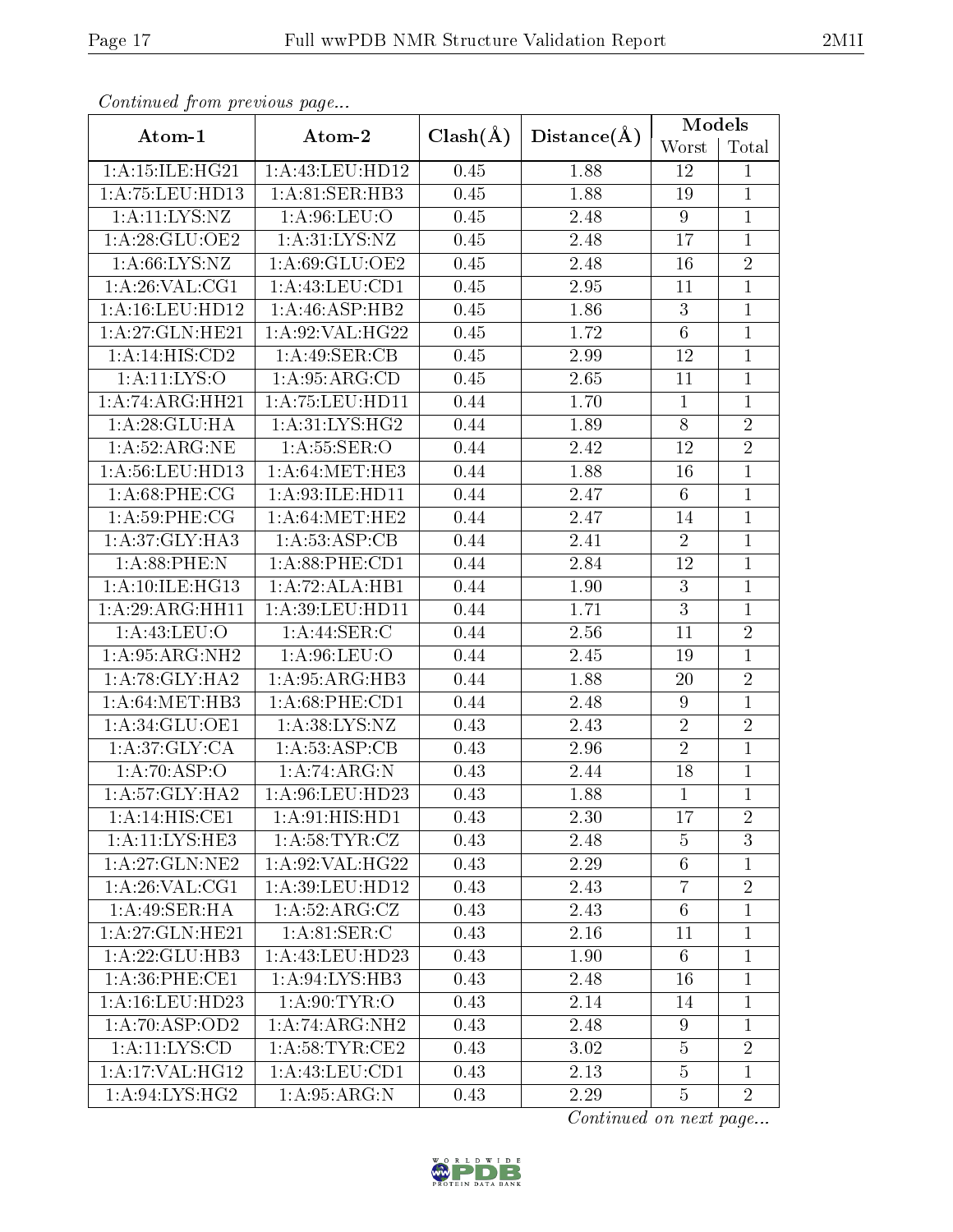| Conventata prome providas pago |                    |              |             | Models           |                |
|--------------------------------|--------------------|--------------|-------------|------------------|----------------|
| Atom-1                         | Atom-2             | $Clash(\AA)$ | Distance(A) | Worst            | Total          |
| 1: A: 11: LYS: CE              | 1: A:58:TYR:CZ     | 0.43         | 3.01        | 6                | $\mathfrak{Z}$ |
| 1:A:85:LYS:HD3                 | 1: A:90: TYR: CZ   | 0.43         | 2.48        | $\boldsymbol{9}$ | $\mathbf{1}$   |
| 1:A:14:HIS:CD2                 | 1: A:14: HIS:O     | 0.43         | 2.72        | 17               | $\mathbf{1}$   |
| 1: A:16:LEU:HD21               | 1: A:91: HIS: CE1  | 0.43         | 2.49        | $\sqrt{3}$       | $\mathbf 1$    |
| 1: A:19: LYS: HB2              | 1:A:22:GLU:CG      | 0.43         | 2.44        | $6\phantom{.}6$  | $\mathbf{1}$   |
| 1: A:39: LEU: N                | 1:A:39:LEU:HD23    | 0.43         | 2.28        | $16\,$           | $\mathbf{1}$   |
| 1:A:10:ILE:HB                  | $1: A:59:$ PHE:CE2 | 0.43         | 2.49        | 17               | $\mathbf{1}$   |
| 1:A:62:GLY:H                   | 1: A:69: GLU:CD    | 0.43         | 2.18        | 4                | $\mathbf{1}$   |
| 1:A:95:ARG:NH2                 | 1: A:97: GLY: OXT  | 0.43         | 2.48        | 16               | $\mathbf{1}$   |
| 1:A:19:LYS:NZ                  | 1:A:22:GLU:OE2     | 0.42         | 2.42        | 3                | $\mathbf{1}$   |
| 1:A:79:GLU:CD                  | 1: A:80: VAL:H     | 0.42         | 2.16        | 18               | $\mathbf{1}$   |
| 1: A: 10: ILE: HD12            | 1: A:59:PHE:CZ     | 0.42         | 2.49        | 14               | $\mathbf{1}$   |
| 1:A:74:ARG:NH1                 | 1:A:82:GLU:OE1     | 0.42         | 2.43        | 19               | $\mathbf{1}$   |
| 1: A:38: LYS:O                 | 1: A:42: GLU: HG2  | 0.42         | 2.14        | 10               | $\mathbf{1}$   |
| 1: A:27: GLN:HE22              | 1:A:82:GLU:HA      | 0.42         | 1.74        | 15               | $\mathbf{1}$   |
| 1: A: 18: LYS: N               | 1:A:22:GLU:OE1     | 0.42         | 2.52        | 17               | $\mathbf{1}$   |
| 1: A:16:LEU:HD12               | 1: A: 45: ILE: CG1 | 0.42         | 2.44        | $\overline{7}$   | $\mathbf{1}$   |
| 1: A:26: VAL: CG2              | 1: A:92: VAL: HG21 | 0.42         | 2.43        | 11               | $\overline{2}$ |
| 1: A:15: ILE:HG21              | 1: A:26: VAL:HGI1  | 0.42         | 1.89        | $\mathbf{1}$     | $\mathbf{1}$   |
| 1: A:68:PHE:CA                 | 1: A:84:VAL:HG11   | 0.42         | 2.43        | $\mathbf{1}$     | $\mathbf{1}$   |
| 1:A:29:ARG:NH1                 | 1: A:39: LEU: HD11 | 0.42         | 2.29        | $\overline{3}$   | $\mathbf{1}$   |
| 1:A:75:LEU:CD1                 | 1: A:81:SER:N      | 0.42         | 2.83        | 12               | $\overline{2}$ |
| 1: A:65: VAL:HG21              | 1:A:86:SER:HB3     | 0.42         | 1.91        | $\mathbf{1}$     | $\mathbf{1}$   |
| 1:A:46:ASP:O                   | 1:A:50:ALA:N       | 0.42         | 2.48        | $\mathbf{1}$     | $\overline{2}$ |
| 1: A:75:LEU:C                  | 1:A:75:LEU:HD23    | 0.42         | 2.35        | 19               | $\mathbf{1}$   |
| 1: A:47: GLY:O                 | 1: A:51: LYS: HG2  | 0.42         | 2.15        | $6\phantom{.}6$  | $\mathbf{1}$   |
| 1: A: 16: LEU: C               | 1: A: 16: LEU: CD1 | 0.41         | 2.89        | $\overline{7}$   | $\mathbf{1}$   |
| 1: A: 75: LEU: HD12            | 1:A:81:SER:HA      | 0.41         | 1.91        | 11               | $\overline{1}$ |
| 1:A:11:LYS:HB2                 | 1: A:96:LEU:O      | 0.41         | 2.15        | 10               | 3              |
| 1: A:30: LEU: HD13             | 1: A:30: LEU:O     | 0.41         | 2.15        | 12               | $\mathbf{1}$   |
| 1: A: 18: LYS: O               | 1: A: 19: LYS: NZ  | 0.41         | 2.40        | 18               | $\mathbf{1}$   |
| 1:A:75:LEU:C                   | 1:A:77:VAL:N       | 0.41         | 2.74        | $\mathbf{1}$     | $\mathbf{1}$   |
| 1:A:19:LYS:HB2                 | 1:A:22:GLU:HG3     | 0.41         | 1.92        | 16               | $\mathbf{1}$   |
| 1: A:54: GLY:O                 | 1: A:56: LEU: N    | 0.41         | 2.53        | 12               | $\mathbf{1}$   |
| 1: A:26: VAL:CG1               | 1:A:43:LEU:CD2     | 0.41         | 2.98        | 17               | $\mathbf{1}$   |
| 1:A:13:SER:CB                  | 1: A: 55: SER: HA  | 0.41         | 2.45        | $\overline{2}$   | $\mathbf{1}$   |
| 1: A: 12: CYS: SG              | $1: A:59:$ PHE:CE2 | 0.41         | 3.14        | 11               | $\mathbf{1}$   |
| 1: A: 75: LEU: C               | 1:A:75:LEU:CD2     | 0.41         | 2.74        | 16               | $\mathbf{1}$   |
| 1: A: 75: LEU: CD1             | 1: A:81: SER:CA    | 0.41         | 2.97        | 3                | $\mathbf{1}$   |
| 1:A:73:PHE:O                   | 1: A:76: GLN: HG2  | 0.41         | 2.15        | $6\phantom{.}6$  | $\mathbf{1}$   |
| 1: A:27: GLN:NE2               | 1: A:80: VAL:O     | 0.41         | 2.53        | 11               | $\mathbf{1}$   |

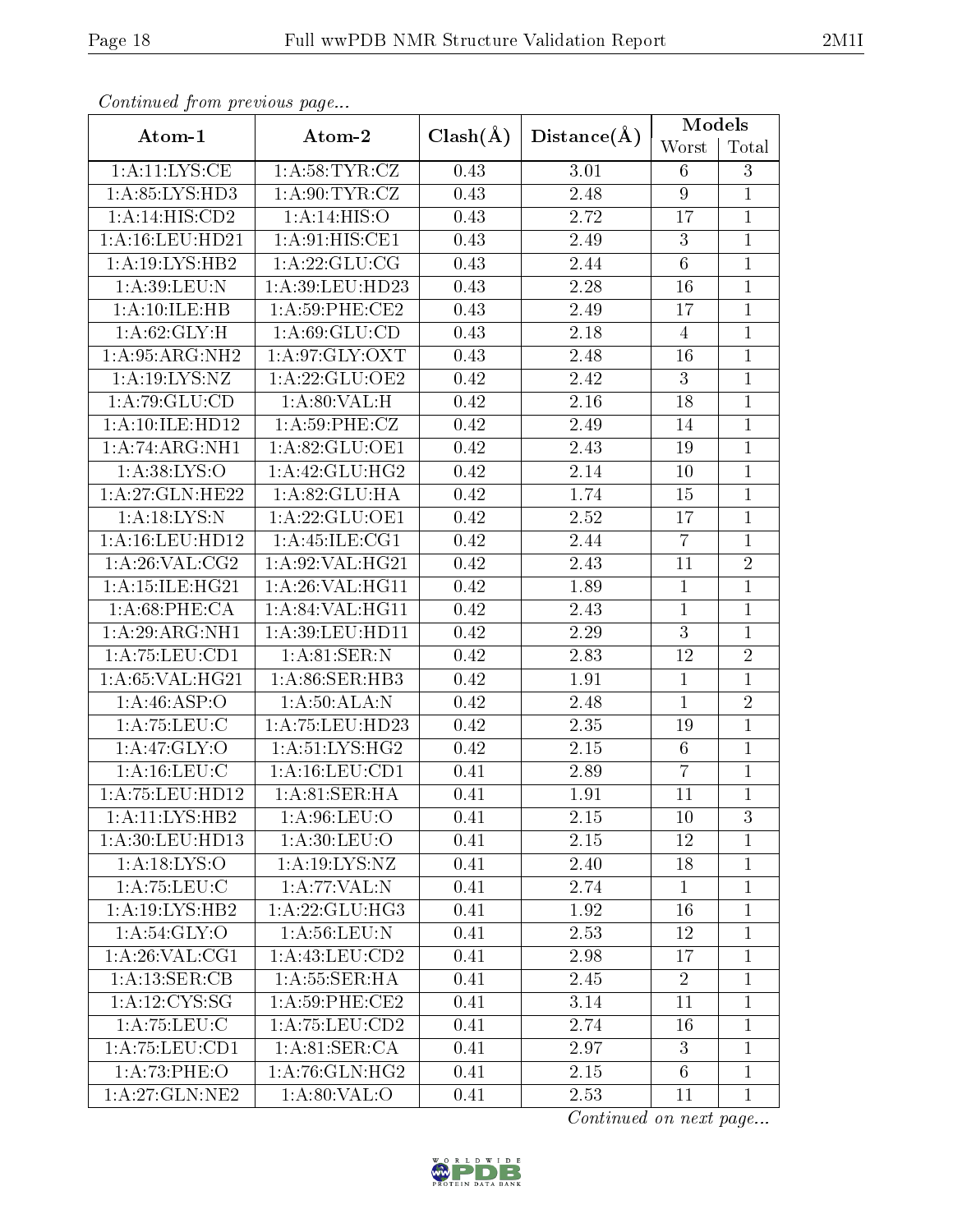| . <i>. .</i>                 | $\cdots$ $\cdots$<br>Atom-2 |              |             | Models           |                |
|------------------------------|-----------------------------|--------------|-------------|------------------|----------------|
| Atom-1                       |                             | $Clash(\AA)$ | Distance(A) | Worst            | Total          |
| 1:A:10:ILE:HD12              | 1: A:76: GLN: NE2           | 0.41         | 2.30        | 15               | $\mathbf{1}$   |
| 1: A:46: ASP:HB3             | 1: A:49: SER:OG             | 0.41         | 2.16        | 12               | $\mathbf{1}$   |
| 1:A:74:ARG:HH21              | 1: A:82: GLU:CD             | 0.41         | 2.18        | 12               | $\mathbf{1}$   |
| 1: A: 75: LEU: CD2           | 1:A:75:LEU:H                | 0.41         | 2.28        | 19               | $\,1$          |
| 1: A:37: GLY: HA2            | 1: A:53: ASP:C              | 0.41         | 2.35        | 20               | $\mathbf{1}$   |
| 1: A:64: MET:SD              | 1: A:68:PHE:CE1             | 0.41         | 3.14        | $\mathbf{1}$     | $\mathbf{1}$   |
| 1: A:59:PHE:CE1              | 1: A:64:MET:CE              | 0.41         | 3.03        | $\overline{4}$   | $\mathbf{1}$   |
| 1:A:74:ARG:HH12              | 1: A:82: GLU:CD             | 0.41         | 2.18        | 10               | $\mathbf 1$    |
| 1: A: 75: LEU: O             | 1: A:95: ARG:HB2            | 0.41         | 2.16        | 10               | $\mathbf{1}$   |
| 1: A:16:LEU:HD23             | 1: A: 16: LEU: C            | 0.41         | 2.36        | 19               | $\mathbf{1}$   |
| 1:A:74:ARG:HH22              | 1: A:82: GLU:CD             | 0.41         | 2.18        | $\boldsymbol{3}$ | $\mathbf{1}$   |
| 1: A:30: LEU: HD11           | 1: A:36: PHE:HB2            | 0.41         | 1.93        | $\,6\,$          | $\mathbf{1}$   |
| 1:A:40:ALA:HA                | 1: A:44: SER:HG             | 0.41         | 1.76        | $6\,$            | $\mathbf 1$    |
| $1: A:81: \overline{SER:OG}$ | 1: A:93: ILE: HB            | 0.41         | 2.15        | $6\,$            | $\mathbf{1}$   |
| 1: A:36: PHE:CE1             | 1: A:94: LYS: CB            | 0.41         | 3.04        | 16               | $\mathbf{1}$   |
| 1: A:85:LYS:HG3              | 1: A:90:TYR:CE2             | 0.41         | 2.51        | $6\phantom{.}$   | $\overline{1}$ |
| 1: A:47: GLY:O               | 1: A:48: GLY: C             | 0.41         | 2.60        | 12               | $\mathbf 1$    |
| 1: A:85:LYS:HD3              | 1: A:90:TYR:CE2             | 0.41         | 2.51        | 15               | $\mathbf{1}$   |
| 1:A:13:SER:CB                | 1:A:36:PHE:CD2              | 0.40         | 3.04        | $\overline{2}$   | $\mathbf{1}$   |
| 1: A:61: ARG:HD2             | 1:A:73:PHE:CE1              | 0.40         | 2.52        | $\overline{2}$   | $\mathbf{1}$   |
| 1: A:37: GLY:HA2             | 1:A:53:ASP:HB3              | 0.40         | 1.94        | $6\,$            | $\mathbf{1}$   |
| 1:A:61:ARG:CZ                | 1: A:61: ARG:HB3            | 0.40         | 2.47        | $8\,$            | $\mathbf{1}$   |
| 1:A:70:ASP:OD2               | 1:A:74:ARG:NH1              | 0.40         | 2.43        | 12               | $\mathbf{1}$   |
| 1:A:29:ARG:NH2               | 1:A:34:GLU:OE2              | 0.40         | 2.53        | 20               | $\mathbf{1}$   |
| 1:A:29:ARG:NE                | 1: A:34: GLU:OE2            | 0.40         | 2.45        | $6\,$            | $\mathbf{1}$   |
| 1: A:47: GLY:O               | 1: A:50: ALA:HB3            | 0.40         | 2.16        | $6\phantom{.}6$  | $\mathbf{1}$   |
| $1:A:61:A\overline{RG:HD2}$  | 1:A:73:PHE:CZ               | 0.40         | 2.51        | 18               | $\mathbf{1}$   |
| 1:A:82:GLU:CB                | 1: A:83: PRO:HD2            | 0.40         | 2.46        | 14               | $\mathbf{1}$   |
| 1: A: 11: LYS: HA            | $1: A:57: GLY:O$            | 0.40         | 2.16        | $\mathbf{1}$     | $\mathbf{1}$   |
| 1:A:77:VAL:CG2               | 1:A:78:GLY:N                | 0.40         | 2.83        | $\mathbf{1}$     | 1              |
| 1:A:39:LEU:HD22              | 1: A:39: LEU: N             | 0.40         | 2.31        | $6\phantom{.}6$  | $\mathbf{1}$   |
| 1:A:17:VAL:HG21              | 1:A:23:ALA:CA               | 0.40         | 2.46        | 7                | $\mathbf 1$    |
| 1:A:39:LEU:N                 | 1:A:39:LEU:CD2              | 0.40         | 2.84        | $\overline{2}$   | $\mathbf{1}$   |
| 1:A:65:VAL:HG21              | 1:A:86:SER:HB2              | 0.40         | 1.92        | 12               | $\,1$          |

# 5.2 Torsion angles (i)

#### 5.2.1 Protein backbone (i)

In the following table, the Percentiles column shows the percent Ramachandran outliers of the chain as a percentile score with respect to all PDB entries followed by that with respect to all NMR

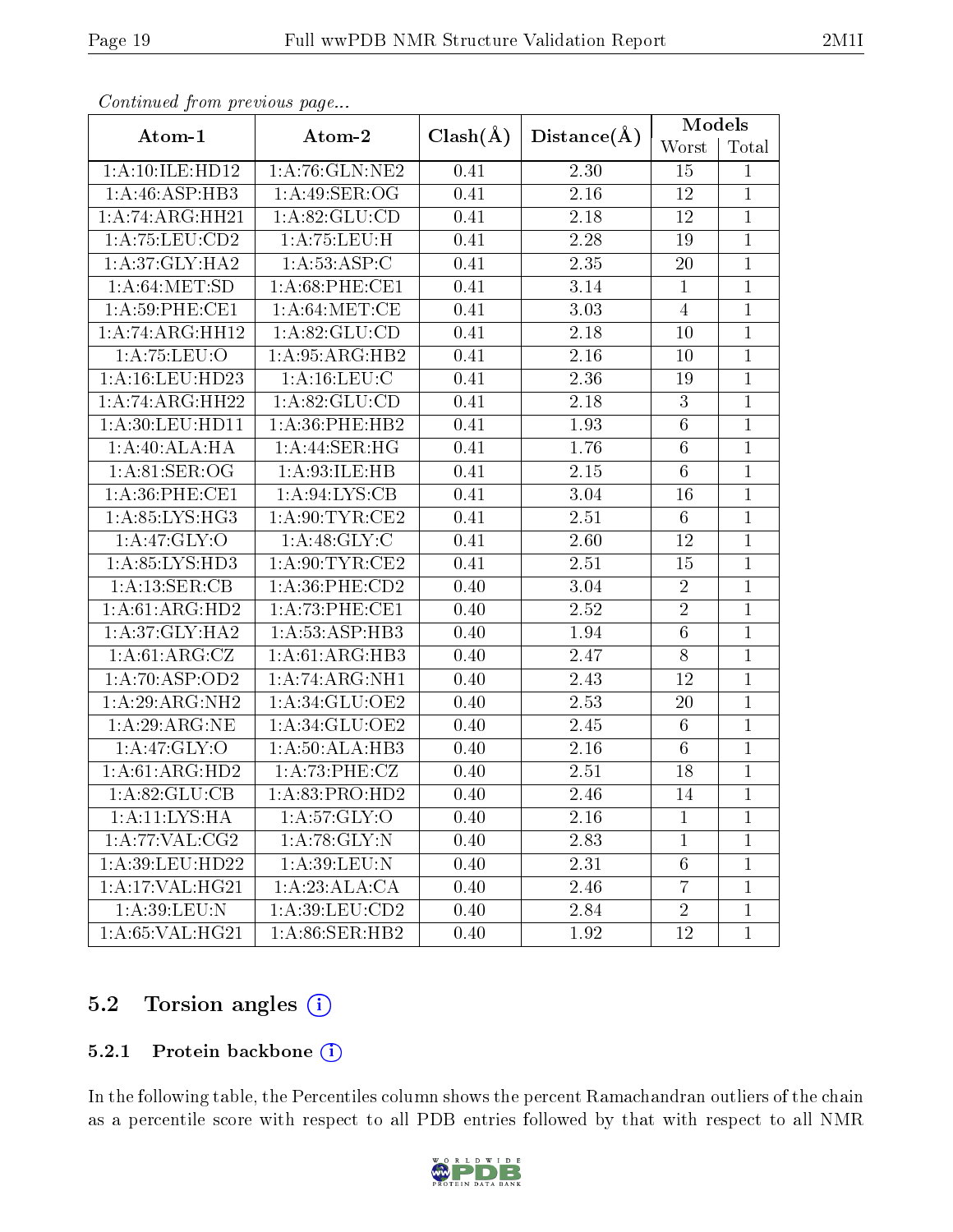| Mol | Chain | Analysed          | Favoured           | Allowed          | Outliers                | Percentiles |    |  |
|-----|-------|-------------------|--------------------|------------------|-------------------------|-------------|----|--|
|     |       | 88/97 (91%)       | $85\pm1(97\pm1\%)$ | $3\pm1(3\pm1\%)$ | $0 \pm 0$ $(0 \pm 1\%)$ |             | 80 |  |
| All | All   | $1760/1940(91\%)$ | 1701 (97%)         | 53 $(3%)$        | $6(0\%)$                |             | 80 |  |

entries. The Analysed column shows the number of residues for which the backbone conformation was analysed and the total number of residues.

All 1 unique Ramachandran outliers are listed below.

|  |       | Mol   Chain   Res   Type   Models (Total) |
|--|-------|-------------------------------------------|
|  | L SER |                                           |

#### 5.2.2 Protein sidechains (i)

In the following table, the Percentiles column shows the percent sidechain outliers of the chain as a percentile score with respect to all PDB entries followed by that with respect to all NMR entries. The Analysed column shows the number of residues for which the sidechain conformation was analysed and the total number of residues.

| Mol | Chain | Analysed          | <b>Rotameric</b>   | <b>Outliers</b>             |                 | <b>Percentiles</b> |
|-----|-------|-------------------|--------------------|-----------------------------|-----------------|--------------------|
|     |       | 70/75(93%)        | $63\pm2(89\pm2\%)$ | $\frac{1}{2}$ (11 $\pm$ 2%) | 10              | 55                 |
| All | All   | $1400/1500(93\%)$ | 1251(89%)          | 149 $(11\%)$                | 10 <sup>1</sup> | 55                 |

All 32 unique residues with a non-rotameric sidechain are listed below. They are sorted by the frequency of occurrence in the ensemble.

| Mol          | Chain            | Res | <b>Type</b> | Models (Total) |
|--------------|------------------|-----|-------------|----------------|
| 1            | А                | 12  | <b>CYS</b>  | 20             |
| 1            | A                | 14  | HIS         | 20             |
| $\mathbf{1}$ | $\boldsymbol{A}$ | 43  | LEU         | 12             |
| 1            | Α                | 30  | LEU         | 10             |
| $\mathbf{1}$ | $\boldsymbol{A}$ | 58  | <b>TYR</b>  | 10             |
| $\mathbf{1}$ | $\boldsymbol{A}$ | 55  | <b>SER</b>  | 8              |
| 1            | Α                | 53  | ASP         | 8              |
| 1            | А                | 66  | <b>LYS</b>  | 7              |
| $\mathbf{1}$ | $\boldsymbol{A}$ | 79  | GLU         | $\overline{6}$ |
| $\mathbf 1$  | $\overline{A}$   | 95  | $\rm{ARG}$  | $\overline{5}$ |
| $\mathbf 1$  | $\boldsymbol{A}$ | 82  | GLU         | $\overline{5}$ |
| $\mathbf{1}$ | $\boldsymbol{A}$ | 39  | <b>LEU</b>  | $\overline{4}$ |
| 1            | А                | 87  | GLU         | 3              |
| $\mathbf{1}$ | А                | 63  | <b>LYS</b>  | 3              |
| 1            | Α                | 81  | <b>SER</b>  | 3              |

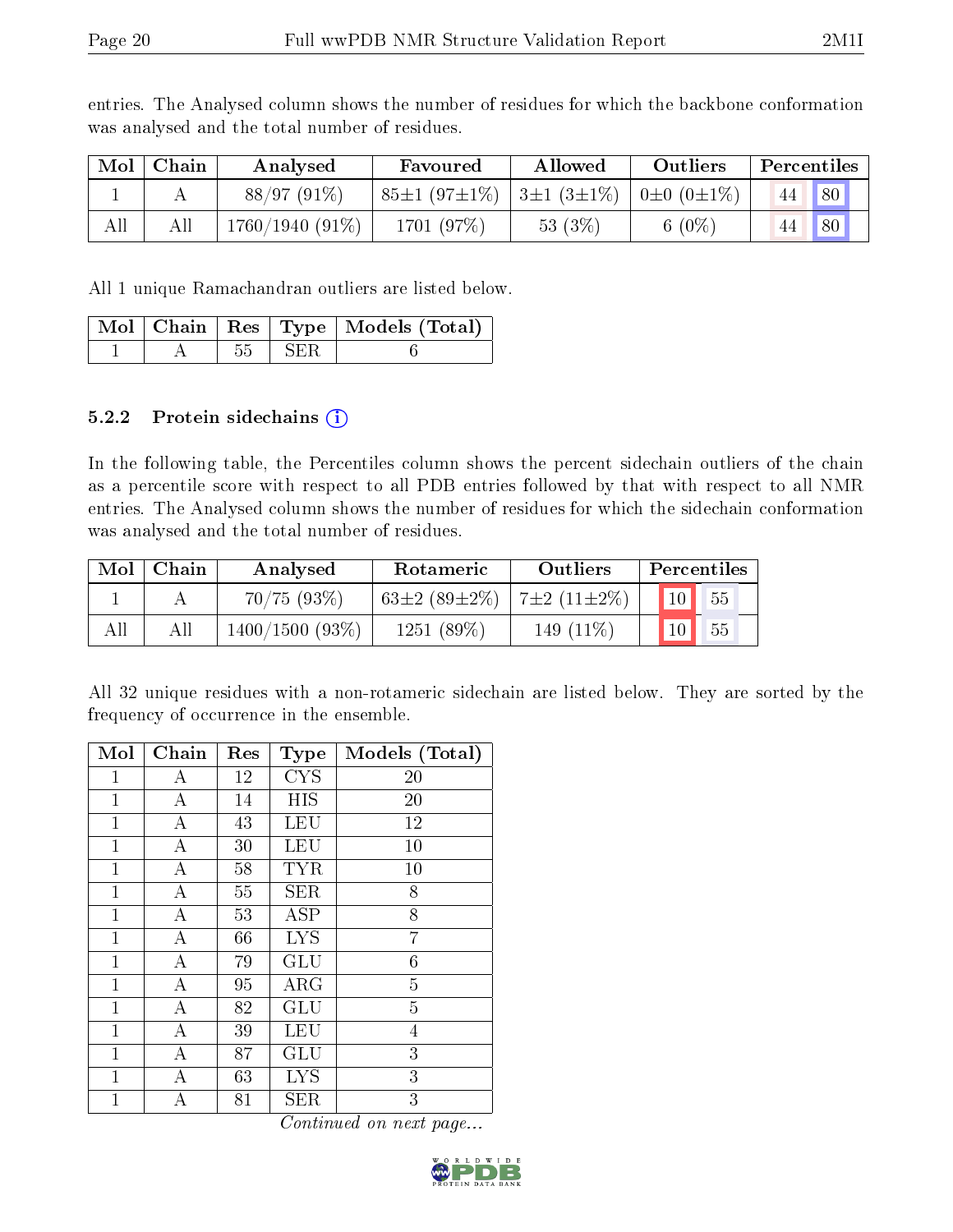| Mol          | Chain              | Res | <b>Type</b> | Models (Total) |
|--------------|--------------------|-----|-------------|----------------|
| 1            | $\boldsymbol{A}$   | 42  | <b>GLU</b>  | 3              |
| $\mathbf{1}$ | $\boldsymbol{A}$   | 10  | ILE         | $\overline{2}$ |
| $\mathbf{1}$ | $\overline{\rm A}$ | 41  | <b>LYS</b>  | $\overline{2}$ |
| $\mathbf{1}$ | $\boldsymbol{A}$   | 18  | <b>LYS</b>  | $\overline{2}$ |
| $\mathbf{1}$ | $\overline{\rm A}$ | 31  | <b>LYS</b>  | $\overline{2}$ |
| 1            | $\boldsymbol{A}$   | 75  | <b>LEU</b>  | $\overline{2}$ |
| $\mathbf{1}$ | $\bf{A}$           | 16  | LEU         | $\overline{2}$ |
| $\mathbf{1}$ | $\boldsymbol{A}$   | 96  | LEU         | $\mathbf{1}$   |
| $\mathbf{1}$ | $\bf{A}$           | 27  | <b>GLN</b>  | $\mathbf{1}$   |
| $\mathbf{1}$ | $\overline{\rm A}$ | 20  | <b>GLN</b>  | $\mathbf{1}$   |
| $\mathbf{1}$ | $\overline{A}$     | 44  | SER         | $\mathbf{1}$   |
| $\mathbf{1}$ | $\overline{A}$     | 24  | LEU         | $\mathbf{1}$   |
| $\mathbf{1}$ | $\overline{A}$     | 85  | <b>LYS</b>  | $\mathbf{1}$   |
| $\mathbf{1}$ | $\boldsymbol{A}$   | 19  | <b>LYS</b>  | $\mathbf{1}$   |
| 1            | А                  | 51  | <b>LYS</b>  | $\mathbf{1}$   |
| 1            | А                  | 49  | <b>SER</b>  | $\mathbf{1}$   |
| $\mathbf{1}$ | А                  | 61  | ${\rm ARG}$ | $\mathbf{1}$   |

#### 5.2.3 RNA (1)

There are no RNA molecules in this entry.

# 5.3 Non-standard residues in protein, DNA, RNA chains (i)

There are no non-standard protein/DNA/RNA residues in this entry.

# 5.4 Carbohydrates (i)

There are no carbohydrates in this entry.

# 5.5 Ligand geometry  $(i)$

There are no ligands in this entry.

# 5.6 [O](https://www.wwpdb.org/validation/2017/NMRValidationReportHelp#nonstandard_residues_and_ligands)ther polymers (i)

There are no such molecules in this entry.

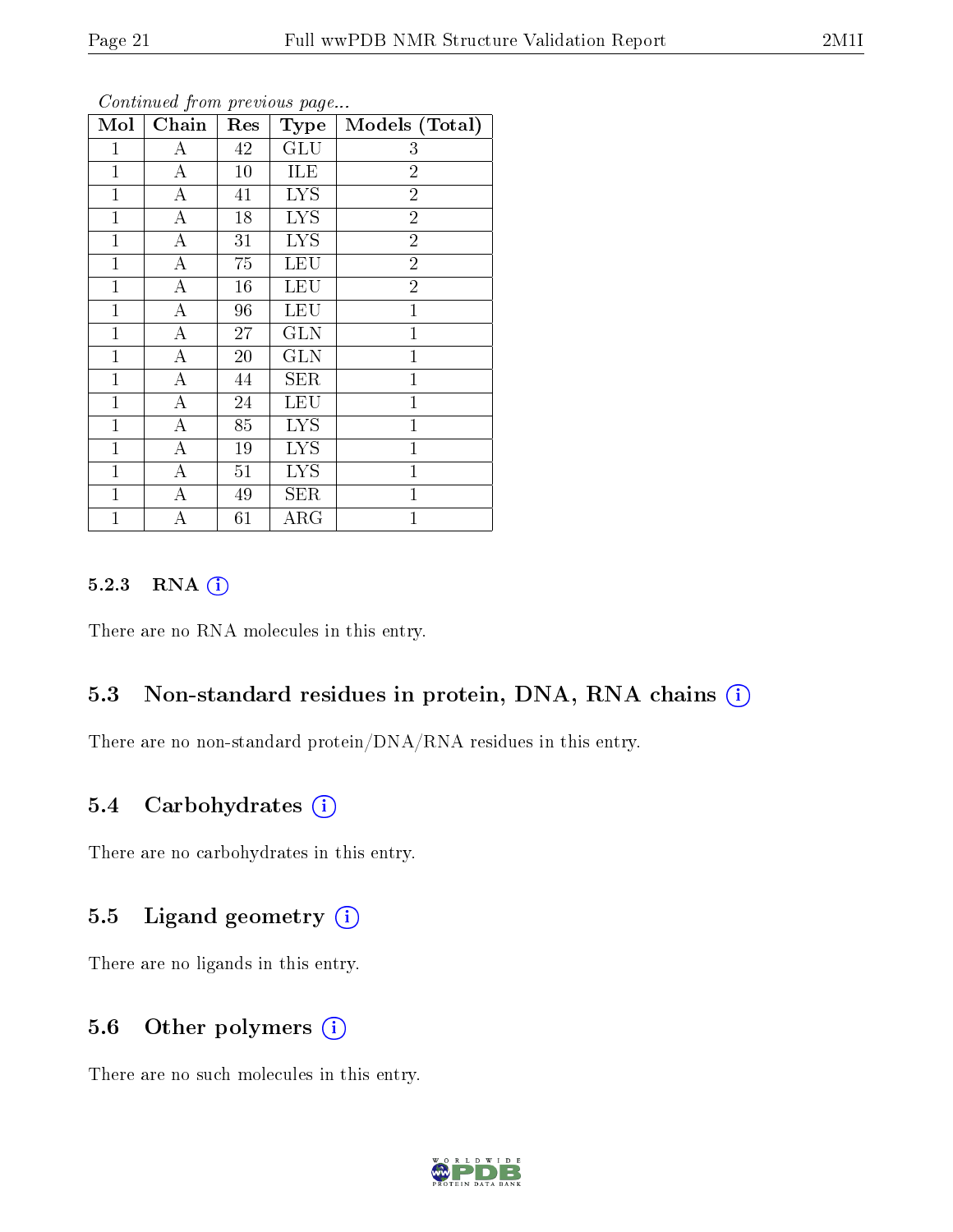# 5.7 Polymer linkage issues (i)

There are no chain breaks in this entry.

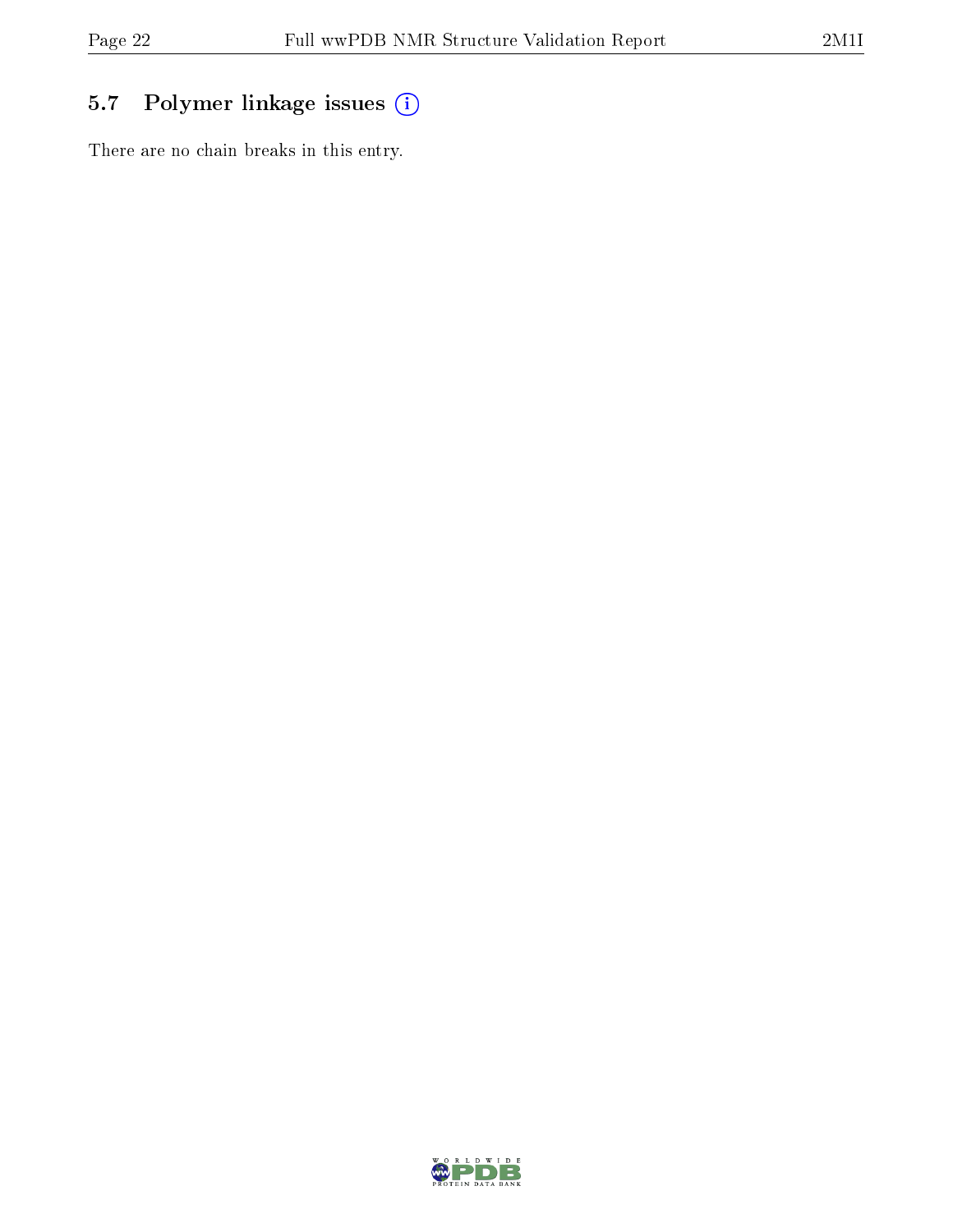# <span id="page-22-0"></span>6 Chemical shift validation  $\left( \begin{array}{c} \overline{1} \end{array} \right)$

The completeness of assignment taking into account all chemical shift lists is 85% for the welldefined parts and  $83\%$  for the entire structure.

# 6.1 Chemical shift list 1

File name: input\_cs.cif

Chemical shift list name: *assigned\_chem\_shift\_list\_1* 

# 6.1.1 Bookkeeping (i)

The following table shows the results of parsing the chemical shift list and reports the number of nuclei with statistically unusual chemical shifts.

| Total number of shifts                  | 1090 |
|-----------------------------------------|------|
| Number of shifts mapped to atoms        | 1090 |
| Number of unparsed shifts               |      |
| Number of shifts with mapping errors    |      |
| Number of shifts with mapping warnings  |      |
| Number of shift outliers (ShiftChecker) |      |

# 6.1.2 Chemical shift referencing  $(i)$

The following table shows the suggested chemical shift referencing corrections.

| <b>Nucleus</b>      |    | # values   Correction $\pm$ precision, ppm | Suggested action         |
|---------------------|----|--------------------------------------------|--------------------------|
| ${}^{13}C_{\alpha}$ | 96 | $-0.48 \pm 0.19$                           | None needed $(0.5 ppm)$  |
| ${}^{13}C_{\beta}$  | 82 | $-0.08 \pm 0.19$                           | None needed $(0.5 ppm)$  |
| $13\text{C}$        |    |                                            | None (insufficient data) |
| $15\,\mathrm{N}$    |    | $0.78 \pm 0.30$                            | Should be applied        |

#### 6.1.3 Completeness of resonance assignments  $(i)$

The following table shows the completeness of the chemical shift assignments for the well-defined regions of the structure. The overall completeness is 85%, i.e. 940 atoms were assigned a chemical shift out of a possible 1111. 0 out of 15 assigned methyl groups (LEU and VAL) were assigned stereospecifically.

|           | Total           | ٠H                                               | $13\Omega$     | 15 N                                                |
|-----------|-----------------|--------------------------------------------------|----------------|-----------------------------------------------------|
| Backbone  | 350/441(79%)    | 175/176(99%)                                     | $89/178(50\%)$ | 86/87(99%)                                          |
| Sidechain | $523/595(88\%)$ | $\mid$ 327/352 (93%) $\mid$ 193/212 (91%) $\mid$ |                | $\begin{array}{c} \mid & 3/31 \;(10\%) \end{array}$ |

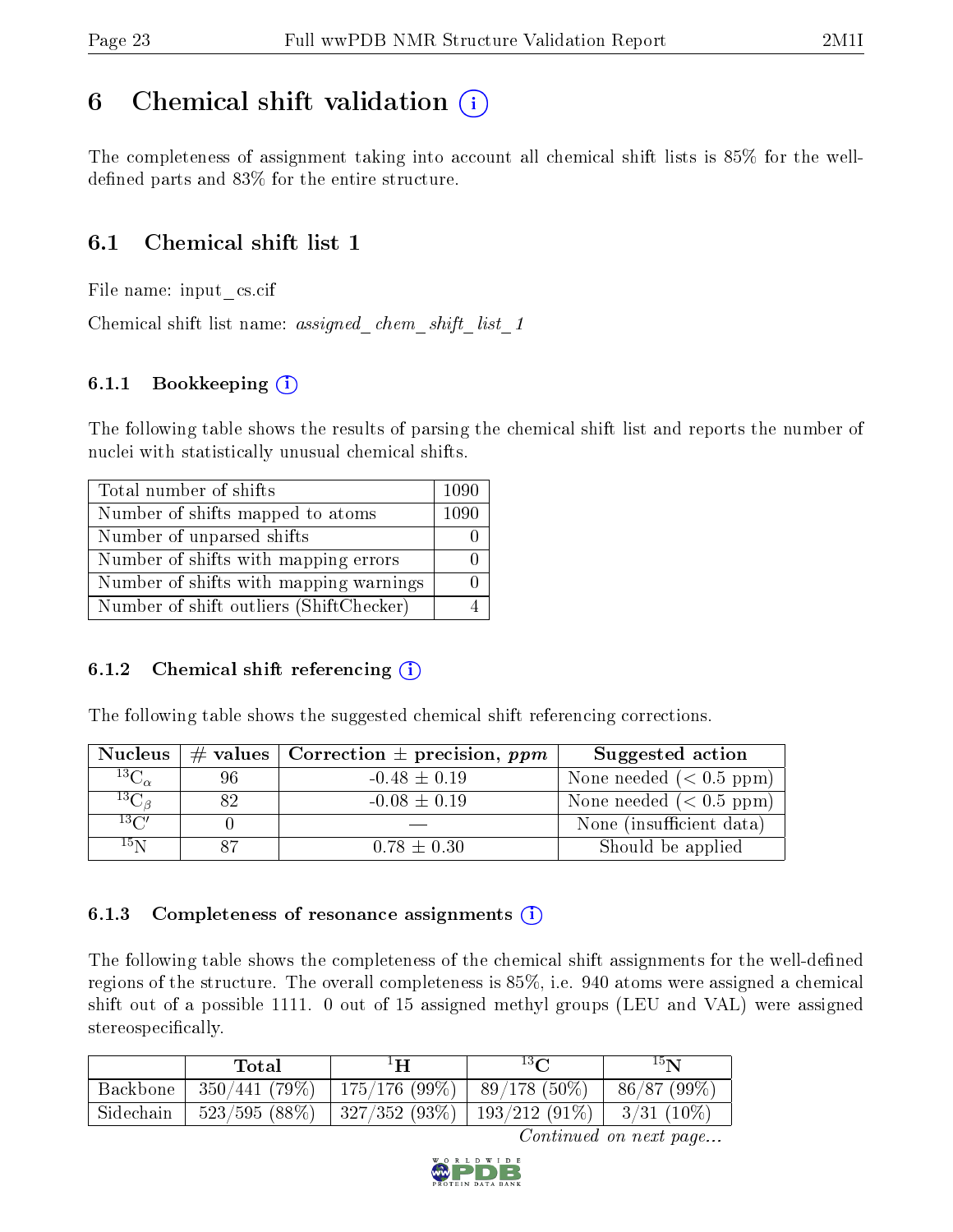| Continued from previous page |  |  |
|------------------------------|--|--|
|                              |  |  |

|          | Total         | $1\mathbf{H}$ | $13\Omega$                                   | $15\,$ N   |
|----------|---------------|---------------|----------------------------------------------|------------|
| Aromatic | 67/75(89%)    | 35/41(85%)    | $32/32$ (100%)                               | $0/2(0\%)$ |
| Overall  | 940/1111(85%) |               | 537/569 (94%)   314/422 (74%)   89/120 (74%) |            |

The following table shows the completeness of the chemical shift assignments for the full structure. The overall completeness is 83%, i.e. 979 atoms were assigned a chemical shift out of a possible 1183. 0 out of 15 assigned methyl groups (LEU and VAL) were assigned stereospecifically.

|           | Total            | $\mathbf{H}^{\perp}$ | $^{13}$ C       | 15 <sub>N</sub> |  |
|-----------|------------------|----------------------|-----------------|-----------------|--|
| Backbone  | 366/479(76%)     | $183/191(96\%)$      | 96/194(49%)     | 87/94(93%)      |  |
| Sidechain | 546/629(87%)     | $342/373(92\%)$      | 201/225(89%)    | $3/31(10\%)$    |  |
| Aromatic  | 67/75(89%)       | 35/41(85%)           | $32/32$ (100\%) | $0/2(0\%)$      |  |
| Overall   | $979/1183(83\%)$ | 560/605(93%)         | 329/451(73%)    | 90/127(71%)     |  |

#### 6.1.4 Statistically unusual chemical shifts  $(i)$

The following table lists the statistically unusual chemical shifts. These are statistical measures, and large deviations from the mean do not necessarily imply incorrect assignments. Molecules containing paramagnetic centres or hemes are expected to give rise to anomalous chemical shifts.

| Mol | Chain |    |      |                 | $\text{Res}$   Type   Atom   Shift, ppm | Expected range, $ppm$ | Z-score |
|-----|-------|----|------|-----------------|-----------------------------------------|-----------------------|---------|
|     |       |    | 'NS. | H <sub>R2</sub> | $-0.24$                                 | $3.03 - 0.53$         | $-8.1$  |
|     |       | 39 | LEU  | CD 1            | 14.29                                   | $-32.77 - 16.57$      | -6.4    |
|     |       | 87 | GLU  | HG2             | 1.20                                    | $3.33 - 1.23$         | -52     |
|     |       | 73 | PHE. | CE2             | 136.92                                  | 136 81 - 124 71       | 5.      |

# 6.1.5 Random Coil Index  $(RCI)$  plots  $(i)$

The image below reports *random coil index* values for the protein chains in the structure. The height of each bar gives a probability of a given residue to be disordered, as predicted from the available chemical shifts and the amino acid sequence. A value above 0.2 is an indication of signicant predicted disorder. The colour of the bar shows whether the residue is in the welldefined core (black) or in the ill-defined residue ranges (cyan), as described in section 2 on ensemble composition.

Random coil index (RCI) for chain A: